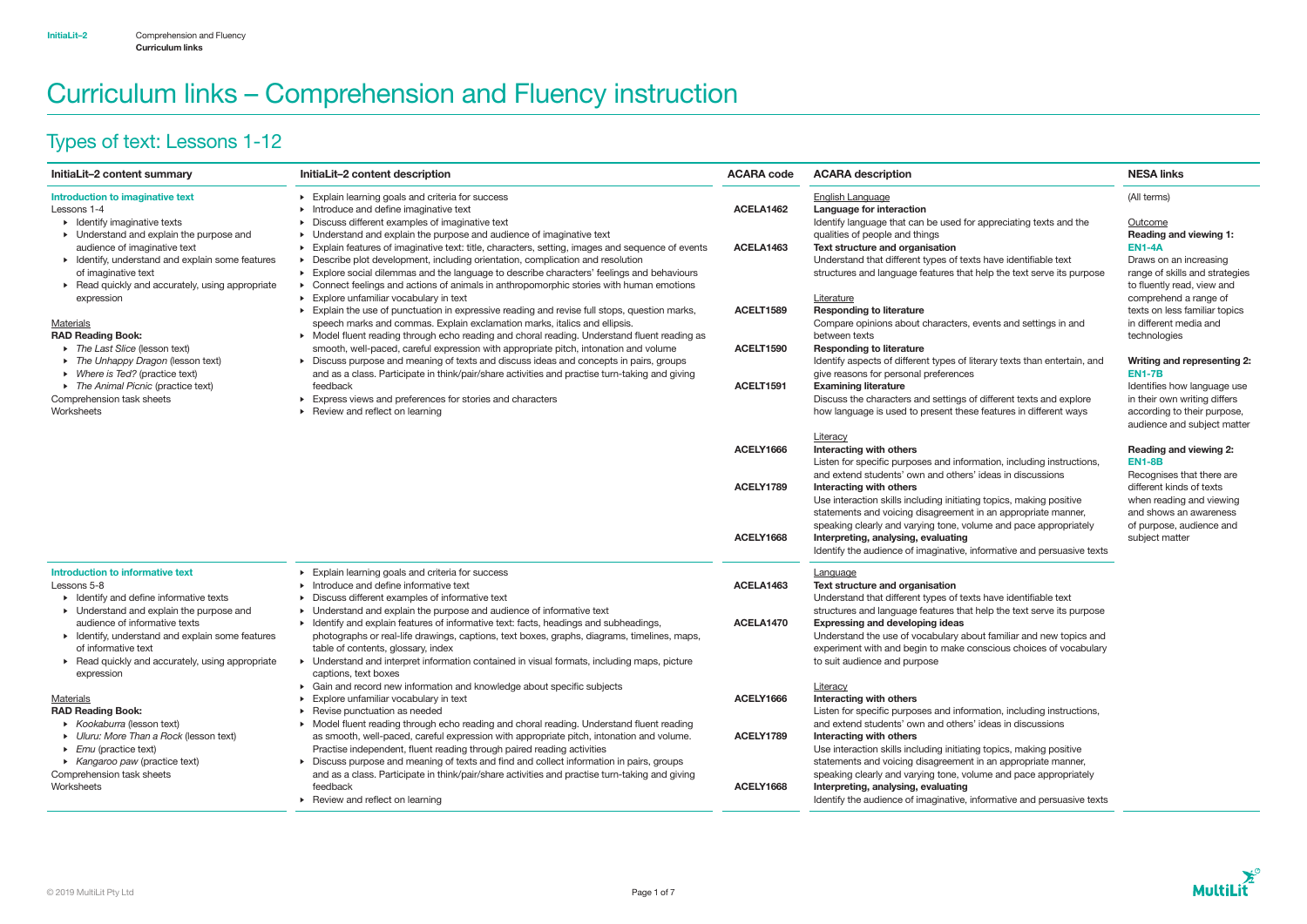| InitiaLit-2 content summary                                                                                                                                                   | InitiaLit-2 content description                                                                                                                                                                                                                                                                                                                                                                                                        | <b>ACARA code</b>      | <b>ACARA description</b>                                                                                                                                                                                                                                                                                                  | <b>NESA links</b> |
|-------------------------------------------------------------------------------------------------------------------------------------------------------------------------------|----------------------------------------------------------------------------------------------------------------------------------------------------------------------------------------------------------------------------------------------------------------------------------------------------------------------------------------------------------------------------------------------------------------------------------------|------------------------|---------------------------------------------------------------------------------------------------------------------------------------------------------------------------------------------------------------------------------------------------------------------------------------------------------------------------|-------------------|
| Introduction to persuasive text<br>Lessons 9-12<br>• Identify and define persuasive texts<br>$\triangleright$ Understand and explain the purpose and                          | Explain learning goals and criteria for success<br>Introduce and explain persuasive text<br>Discuss different examples of persuasive text<br>Understand the purpose and audience of persuasive text                                                                                                                                                                                                                                    | ACELA1462              | Language<br>Language for interaction<br>Identify language that can be used for appreciating texts and the<br>qualities of people and things                                                                                                                                                                               |                   |
| audience of persuasive texts<br>• Identify the difference between fact and opinion<br>• Identify, understand and explain some features                                        | Explain the difference between fact and opinion<br>Identify the author's purpose, opinion and supporting reasons in a persuasive text<br>Understand the structure and features of persuasive text, including the use of personal                                                                                                                                                                                                       | ACELA1463              | Text structure and organisation<br>Understand that different types of texts have identifiable text<br>structures and language features that help the text serve its purpose                                                                                                                                               |                   |
| of persuasive text<br>▶ Read quickly and accurately, using appropriate<br>expression                                                                                          | pronouns, strong, emotive words, and use of repetition and emphasis<br>Explore unfamiliar vocabulary in text<br>Revise punctuation as needed. Explain role of questions and exclamations in persuasive text<br>Express opinions with supporting reasons on selected topics                                                                                                                                                             | ACELA1464              | Text structure and organisation<br>Understand how texts are made cohesive through language features,<br>including word associations, synonyms, and antonyms                                                                                                                                                               |                   |
| Materials<br><b>RAD Reading Book:</b><br>• My Favourite Season (lesson text)<br>$\triangleright$ Pet Day (lesson text)<br>$\triangleright$ Put it in the Bin! (practice text) | Model fluent reading through echo reading and choral reading. Understand fluent reading<br>as smooth, well-paced, careful expression with appropriate pitch, intonation and volume.<br>Practise independent, fluent reading through paired reading activities. Understand how<br>persuasive text is enhanced through expressive reading<br>Discuss purpose and meaning of texts in pairs, groups and as a class. Participate in think/ | ACELY1666<br>ACELY1789 | <b>Literacy</b><br>Interacting with others<br>Listen for specific purposes and information, including instructions,<br>and extend students' own and others' ideas in discussions<br>Interacting with others                                                                                                               |                   |
| • Letter to the Principal (practice text)<br>Comprehension task sheets<br>Worksheets                                                                                          | pair/share activities and practise turn-taking and giving feedback<br>Review and reflect on learning                                                                                                                                                                                                                                                                                                                                   | ACELY1668              | Use interaction skills including initiating topics, making positive<br>statements and voicing disagreement in an appropriate manner,<br>speaking clearly and varying tone, volume and pace appropriately<br>Interpreting, analysing, evaluating<br>Identify the audience of imaginative, informative and persuasive texts |                   |

# Comprehension strategies: Lessons 13-56

| InitiaLit-2 content description                                                                                                                                                                    | <b>ACARA code</b>                                                                                                                                                                                                                                                                                             | <b>ACARA description</b>                                                                                                                                                                                          | <b>NESA links</b>                                                                                                                                                                                                 |
|----------------------------------------------------------------------------------------------------------------------------------------------------------------------------------------------------|---------------------------------------------------------------------------------------------------------------------------------------------------------------------------------------------------------------------------------------------------------------------------------------------------------------|-------------------------------------------------------------------------------------------------------------------------------------------------------------------------------------------------------------------|-------------------------------------------------------------------------------------------------------------------------------------------------------------------------------------------------------------------|
| Explain learning goals and criteria for success<br>Introduce and explain the strategy of prediction before and during reading                                                                      | (all strategies)<br>ACELA1462                                                                                                                                                                                                                                                                                 | Language<br>Language for interaction                                                                                                                                                                              |                                                                                                                                                                                                                   |
|                                                                                                                                                                                                    |                                                                                                                                                                                                                                                                                                               |                                                                                                                                                                                                                   |                                                                                                                                                                                                                   |
| Explore unfamiliar vocabulary in text                                                                                                                                                              | ACELA1463                                                                                                                                                                                                                                                                                                     | Text structure and organisation                                                                                                                                                                                   |                                                                                                                                                                                                                   |
| ▶ Revise punctuation as needed                                                                                                                                                                     |                                                                                                                                                                                                                                                                                                               | Understand that different types of texts have identifiable text                                                                                                                                                   |                                                                                                                                                                                                                   |
| ▶ Model fluent reading through echo reading and choral reading. Understand fluent reading<br>as smooth, well-paced, careful expression with appropriate pitch, intonation and volume.              | ACELA1464                                                                                                                                                                                                                                                                                                     | structures and language features that help the text serve its purpose<br>Text structure and organisation<br>Understand how texts are made cohesive through language features,                                     |                                                                                                                                                                                                                   |
| Discuss purpose and meaning of texts and discuss ideas and concepts in pairs, groups<br>and as a class. Participate in think/pair/share activities and practise turn-taking and giving<br>feedback | ACELA1466                                                                                                                                                                                                                                                                                                     | Text structure and organisation<br>Know some features of text organisation including page and screen<br>layouts, alphabetical order, and different types of diagrams, for                                         |                                                                                                                                                                                                                   |
|                                                                                                                                                                                                    | ACELA1470                                                                                                                                                                                                                                                                                                     | <b>Expressing and developing ideas</b><br>Understand the use of vocabulary about familiar and new topics and<br>experiment with and begin to make conscious choices of vocabulary<br>to suit audience and purpose |                                                                                                                                                                                                                   |
|                                                                                                                                                                                                    |                                                                                                                                                                                                                                                                                                               | Literature                                                                                                                                                                                                        |                                                                                                                                                                                                                   |
|                                                                                                                                                                                                    |                                                                                                                                                                                                                                                                                                               | Compare opinions about characters, events and settings in and<br>between texts                                                                                                                                    |                                                                                                                                                                                                                   |
|                                                                                                                                                                                                    | • Use prior knowledge and understanding to make text predictions<br>▶ Review, compare and discuss predictions<br>▶ Revise features of imaginative and informative text as needed<br>Practise independent, fluent reading through paired reading activities<br>$\triangleright$ Review and reflect on learning | ACELT1589                                                                                                                                                                                                         | Identify language that can be used for appreciating texts and the<br>qualities of people and things<br>including word associations, synonyms and antonyms<br>example timelines<br><b>Responding to literature</b> |

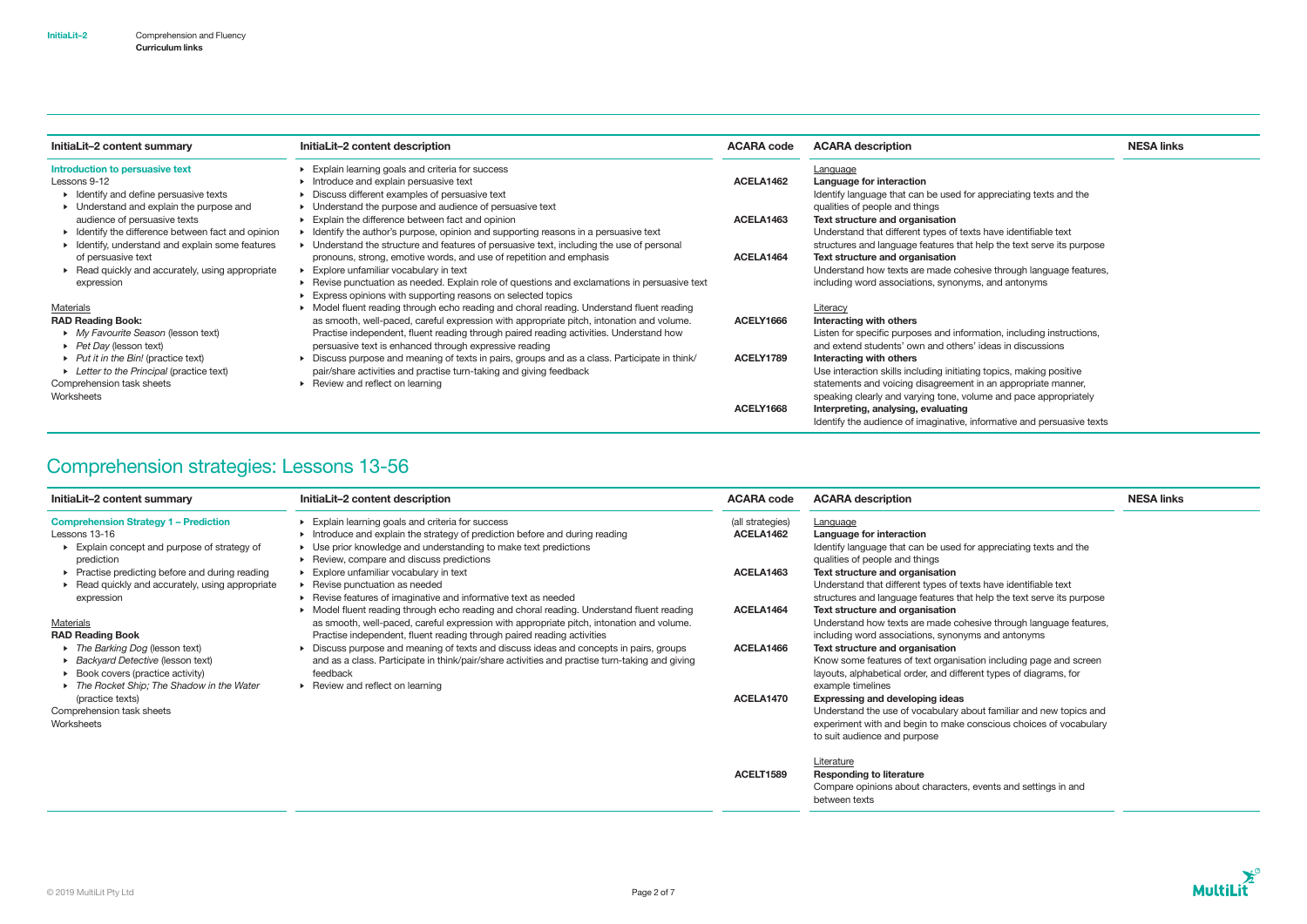| InitiaLit-2 content summary                                                                                                                                                                                                                                                                                                                                                                                                                                                                                                                                                                                                                                                                                                             | InitiaLit-2 content description                                                                                                                                                                                                                                                                                                                                                                                                                                                                                                                                                                                                                                                                                                                                                                                                                                                                                                                                                                                                                                                                                                                                                                                                                                             | <b>ACARA code</b>                                | <b>ACARA description</b>                                                                                                                                                                                                                                                                                                                                                                                                                                                                                                                                                                                                           | <b>NESA links</b> |
|-----------------------------------------------------------------------------------------------------------------------------------------------------------------------------------------------------------------------------------------------------------------------------------------------------------------------------------------------------------------------------------------------------------------------------------------------------------------------------------------------------------------------------------------------------------------------------------------------------------------------------------------------------------------------------------------------------------------------------------------|-----------------------------------------------------------------------------------------------------------------------------------------------------------------------------------------------------------------------------------------------------------------------------------------------------------------------------------------------------------------------------------------------------------------------------------------------------------------------------------------------------------------------------------------------------------------------------------------------------------------------------------------------------------------------------------------------------------------------------------------------------------------------------------------------------------------------------------------------------------------------------------------------------------------------------------------------------------------------------------------------------------------------------------------------------------------------------------------------------------------------------------------------------------------------------------------------------------------------------------------------------------------------------|--------------------------------------------------|------------------------------------------------------------------------------------------------------------------------------------------------------------------------------------------------------------------------------------------------------------------------------------------------------------------------------------------------------------------------------------------------------------------------------------------------------------------------------------------------------------------------------------------------------------------------------------------------------------------------------------|-------------------|
| <b>Comprehension strategy 2 - Connecting</b><br>Lessons 17-22<br>Explain concept and purpose of strategy of<br>connecting<br>$\triangleright$ Make personal connections with text<br>• Make text to text connections<br>• Make text to world connections                                                                                                                                                                                                                                                                                                                                                                                                                                                                                | Explain learning goals and criteria for success<br>$\triangleright$ Introduce and explain the strategy of connecting<br>• Understand the purpose of making connections in text<br>• Make personal, text-to-text and world connections to better understand text<br>• Compare two informative texts on a related subject<br>Find and record new information from text and compare with existing knowledge<br>$\triangleright$ Explore unfamiliar vocabulary in text<br>▶ Revise punctuation as needed                                                                                                                                                                                                                                                                                                                                                                                                                                                                                                                                                                                                                                                                                                                                                                        | ACELT1590<br>ACELT1591                           | <b>Responding to literature</b><br>Identify aspects of different types of literary texts that entertain, and<br>give reasons for personal preferences<br><b>Examining literature</b><br>Discuss the characters and settings of different texts and explore<br>how language is used to present these features in different ways                                                                                                                                                                                                                                                                                                     |                   |
| ▶ Read quickly and accurately, using appropriate<br>expression<br><b>Materials</b><br><b>RAD Reading Book</b><br>▶ Paper Facts (lesson text)<br>▶ Kookaburra (lesson text)<br>▶ Katie Kookaburra Saves the Day (lesson text)<br>Recycle! (lesson text)<br>• Pictures and captions (practice activity)<br>• If Toys Could Talk; Ants (practice texts)<br>Comprehension task sheets                                                                                                                                                                                                                                                                                                                                                       | ▶ Revise features of imaginative and informative text as needed<br>▶ Revise previous strategy of prediction<br>> Model fluent reading through echo reading and choral reading. Understand fluent reading<br>as smooth, well-paced, careful expression with appropriate pitch, intonation and volume.<br>Practise independent, fluent reading through paired reading activities.<br>• Discuss purpose and meaning of texts and discuss ideas and concepts in pairs, groups<br>and as a class. Participate in think/pair/share activities and practise turn-taking and giving<br>feedback<br>$\triangleright$ Review and reflect on learning                                                                                                                                                                                                                                                                                                                                                                                                                                                                                                                                                                                                                                  | ACELY1665<br>ACELY1666<br>ACELY1789<br>ACELY1668 | Literacy<br><b>Texts in context</b><br>Discuss different texts on a similar topic, identifying similarities and<br>differences between the texts<br>Interacting with others<br>Listen for specific purposes and information, including instructions,<br>and extend students' own and others' ideas in discussions<br>Interacting with others<br>Use interaction skills including initiating topics, making positive<br>statements and voicing disagreement in an appropriate manner,<br>speaking clearly and varying tone, volume and pace appropriately<br>Interpreting, analysing, evaluating                                    |                   |
| Worksheets<br><b>Comprehension strategy 3 - Visualising</b><br>Lessons 23-26<br>Explain concept and purpose of strategy of<br>visualising<br>▶ Practise visualising during reading<br>Explore the language of the five senses to<br>imagine and describe text<br>▶ Activate prior knowledge to enhance<br>visualisation and understanding<br>Create visual representations of written text<br>▶ Read quickly and accurately, using appropriate<br>expression<br>Materials<br><b>RAD Reading Book</b><br>$\triangleright$ Shark Tank (lesson text)<br>The Old Truck (lesson text)<br>Kids in Space! (lesson text)<br>• Blowing Bubbles (practice text)<br>The Green Tree Frog (practice text)<br>Comprehension task sheets<br>Worksheets | Explain learning goals and criteria for success<br>Introduce and explain the concept of visualising<br>• Use the language of the five senses to enhance and express enjoyment and understanding<br>of text<br>Enhance understanding of characters, actions and settings through visualising<br>▶ Respond to text using descriptive language<br>• Use prior knowledge to visualise during reading<br>Illustrate aspects of imaginative and informative texts<br>Explore informative text newsletter format<br>Explore unfamiliar vocabulary in text<br>$\triangleright$ Revise punctuation as needed<br>▶ Revise features of imaginative and informative text as needed<br>▶ Revise previous strategies of prediction and connecting<br>> Model fluent reading through echo reading and choral reading. Understand fluent reading<br>as smooth, well-paced, careful expression with appropriate pitch, intonation and volume.<br>Practise independent, fluent reading through paired reading activities. Practise silent reading<br>• Discuss purpose and meaning of texts and discuss ideas and concepts in pairs, groups<br>and as a class. Participate in think/pair/share activities and practise turn-taking and giving<br>feedback<br>▶ Review and reflect on learning | ACELY1669<br><b>ACELY1670</b>                    | Identify the audience of imaginative, informative and persuasive texts<br>Interpreting, analysing, evaluating<br>Read less predictable texts with phrasing and fluency by combining<br>contextual, semantic, grammatical and phonic knowledge using text<br>processing strategies, for example monitoring meaning, predicting,<br>rereading and self-correcting<br>Interpreting, analysing, evaluating<br>Use comprehension strategies to build literal and inferred meaning<br>and begin to analyse texts by drawing on growing knowledge of<br>context, language and visual features and print and multimodal text<br>structures |                   |
| <b>Comprehension strategy 4 - Asking questions</b><br>Lessons 27-32<br>Explain purpose of strategy of asking questions<br>Ask questions about the text before, during and<br>after reading<br>• Understand question words and the information<br>required<br>• Generate questions using a range of question<br>words and phrases<br>Read quickly and accurately, using appropriate<br>expression                                                                                                                                                                                                                                                                                                                                        | Explain learning goals and criteria for success<br>• Understand the purpose of asking questions before, during and after reading<br>▶ Understand question words and the information requested, including 'who', 'where', 'when',<br>'what', 'why', 'how'<br>▶ Use a range of questioning approaches, including 'I wonder ', 'I'm curious about ',<br>'I don't understand ', etc.<br>▶ Generate questions in response to a range of imaginative and informative texts<br>Ask questions about the text title and pictures prior to reading<br>▶ Record 'before', 'during' and 'after' questions<br>▶ Review questions at the completion of text<br>Discuss where to look for further information                                                                                                                                                                                                                                                                                                                                                                                                                                                                                                                                                                              |                                                  |                                                                                                                                                                                                                                                                                                                                                                                                                                                                                                                                                                                                                                    |                   |

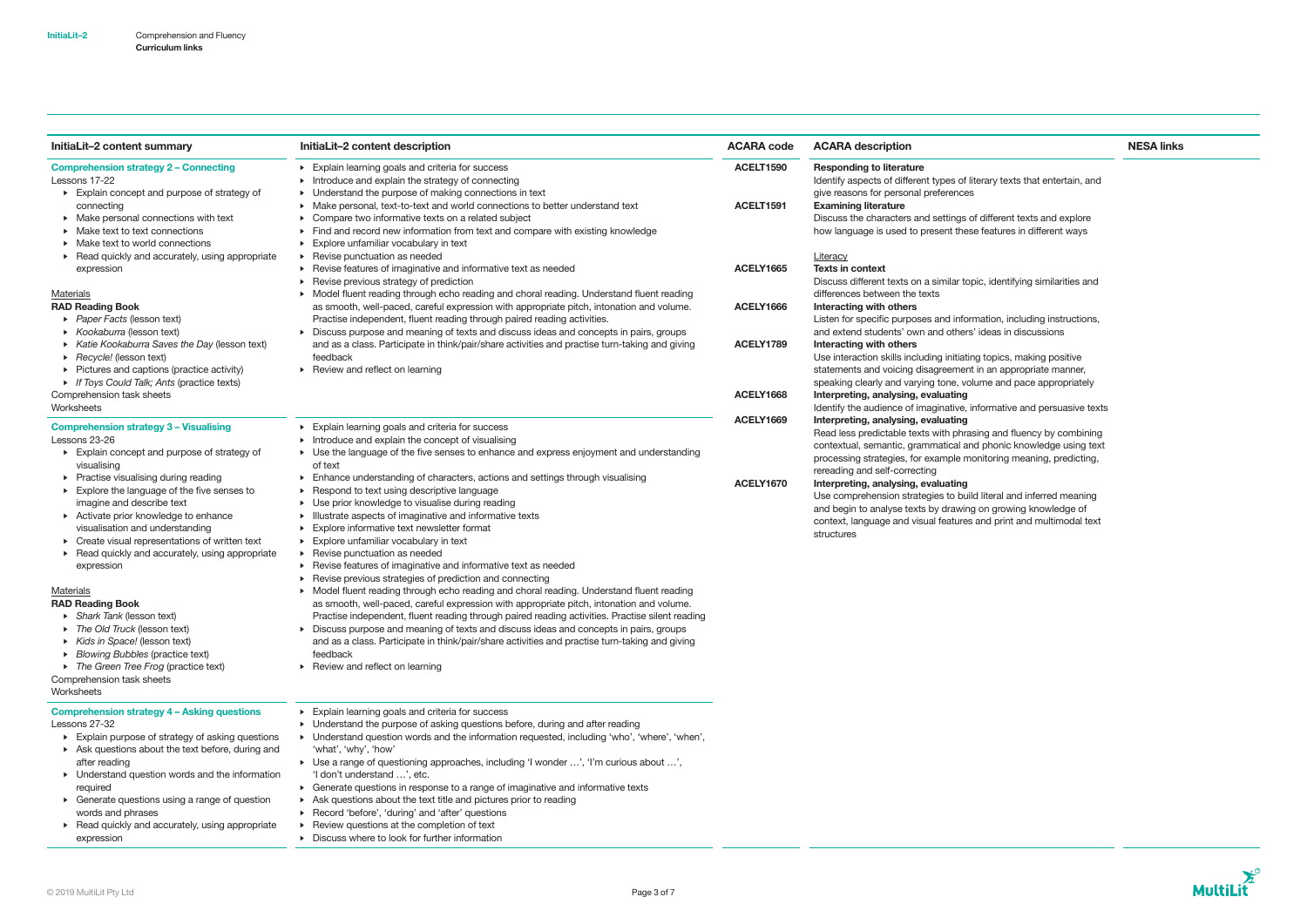| InitiaLit-2 content summary                                                                                                                                                                                                                                                                                                                                                                                                                                                                                                                                                                                                                                            | InitiaLit-2 content description                                                                                                                                                                                                                                                                                                                                                                                                                                                                                                                                                                                                                                                                                                                                                                                                                                                                                                                                                                                                                                                                                                                                    | <b>ACARA code</b> | <b>ACARA description</b> | <b>NESA links</b> |
|------------------------------------------------------------------------------------------------------------------------------------------------------------------------------------------------------------------------------------------------------------------------------------------------------------------------------------------------------------------------------------------------------------------------------------------------------------------------------------------------------------------------------------------------------------------------------------------------------------------------------------------------------------------------|--------------------------------------------------------------------------------------------------------------------------------------------------------------------------------------------------------------------------------------------------------------------------------------------------------------------------------------------------------------------------------------------------------------------------------------------------------------------------------------------------------------------------------------------------------------------------------------------------------------------------------------------------------------------------------------------------------------------------------------------------------------------------------------------------------------------------------------------------------------------------------------------------------------------------------------------------------------------------------------------------------------------------------------------------------------------------------------------------------------------------------------------------------------------|-------------------|--------------------------|-------------------|
| <b>Materials</b><br><b>RAD Reading Book</b><br>Ella's Duck Diary (lesson text)<br>The Lost Ring - reader's theatre (lesson text)<br>Starfish (lesson text)<br>• Tyrannosaurus Rex (practice text)<br>Antarctica (practice text)<br>Comprehension task sheets<br>Worksheets                                                                                                                                                                                                                                                                                                                                                                                             | $\triangleright$ Explore diary format<br>Explore reader's theatre<br>Explore unfamiliar vocabulary in text<br>▶ Revise punctuation as needed<br>▶ Revise features of imaginative and informative text as needed<br>▶ Revise previous strategies of prediction, connecting and visualising<br>• Model fluent reading through echo reading and choral reading. Understand fluent reading<br>as smooth, well-paced, careful expression with appropriate pitch, intonation and volume.<br>Practise independent, fluent reading through paired reading activities. Practise silent reading<br>Discuss purpose and meaning of texts and discuss ideas and concepts in pairs, groups<br>and as a class. Participate in think/pair/share activities and practise turn-taking and giving<br>feedback<br>$\triangleright$ Review and reflect on learning                                                                                                                                                                                                                                                                                                                     |                   |                          |                   |
| <b>Comprehension strategy 5 - inferring</b><br>Lessons 33-38<br>$\triangleright$ Explain strategy of inferring<br>• Make inferences during reading<br>Infer actions, events, feelings and motivations,<br>word and thematic meanings<br>▶ Practise inferencing skills at visual, word,<br>sentence and passage level<br>▶ Read quickly and accurately, using appropriate<br>expression<br>Materials<br><b>RAD Reading Book</b><br>A World in the Sky (lesson text)<br>▶ Wet Socks (lesson text)<br>▶ Party on the Ice (lesson text)<br>> Spider Web; The Sauropods (practice texts)<br>▶ Breaking the Rules (practice text)<br>Comprehension task sheets<br>Worksheets | Explain learning goals and criteria for success<br>Introduce the concept of inferring through pictures<br>Explain the process of making inferences by looking for clues in the text and using prior<br>knowledge<br>• Practise inferring by finding and recording clues in sentences, paragraphs and passages<br>Infer meanings of unfamiliar vocabulary in context<br>▶ Revise punctuation as needed<br>▶ Revise features of imaginative and informative text as needed<br>▶ Revise previous strategies of prediction, connecting, visualising and asking questions<br>• Model fluent reading through echo reading and choral reading. Understand fluent reading<br>as smooth, well-paced, careful expression with appropriate pitch, intonation and volume.<br>Practise independent, fluent reading through paired reading activities. Practise silent reading.<br>Discuss purpose and meaning of texts and discuss ideas and concepts in pairs, groups<br>and as a class. Participate in think/pair/share activities and practise turn-taking and giving<br>feedback<br>▶ Review and reflect on learning                                                        |                   |                          |                   |
| Comprehension Strategy 6 - finding the main idea<br>and summarising<br>Lessons 39-47<br>Explain concept and purpose of the main idea<br>• Identify the main idea of paragraphs and<br>passages<br>• Differentiate between the main idea and details<br>• Identify main ideas of informative text to create<br>a summary<br>• Identify key aspects of an imaginative text to<br>create a summary<br><b>Materials</b><br><b>RAD Reading Book</b><br>$\triangleright$ Koalas (lesson text)<br>Swimming; Dogs; Fruit (lesson texts)<br>• Lighthouses (lesson text)<br>$\triangleright$ Cyclones (lesson text)<br>▶ What's That Noise? (lesson text)                        | Explain learning goals and criteria for success<br>▶ Define and explain the concept of the main idea<br>• Practise identifying the main idea using pictures, word categories, short passages and<br>longer text<br>▶ Practise finding the main idea using title, pictures, headings, first and last sentences,<br>repeated words<br>▶ Define and explain details in text<br>• Identify and record details that support the main idea<br>• Define and explain the concept and purpose of summarising<br>> Summarise informative text by identifying and recording the main idea of each paragraph<br>> Summarise imaginative text using a summary plan. Identify and record the setting and<br>characters, and retelling the most important ideas, events and stages of a story in the order<br>in which they happened, using own words<br>• Use complete sentences and correct punctuation in summary plan<br>Explore unfamiliar vocabulary in text<br>▶ Revise punctuation as needed<br>▶ Revise features of imaginative and informative text as needed<br>▶ Revise previous strategies of prediction, connecting, visualising, asking questions and<br>inferring |                   |                          |                   |

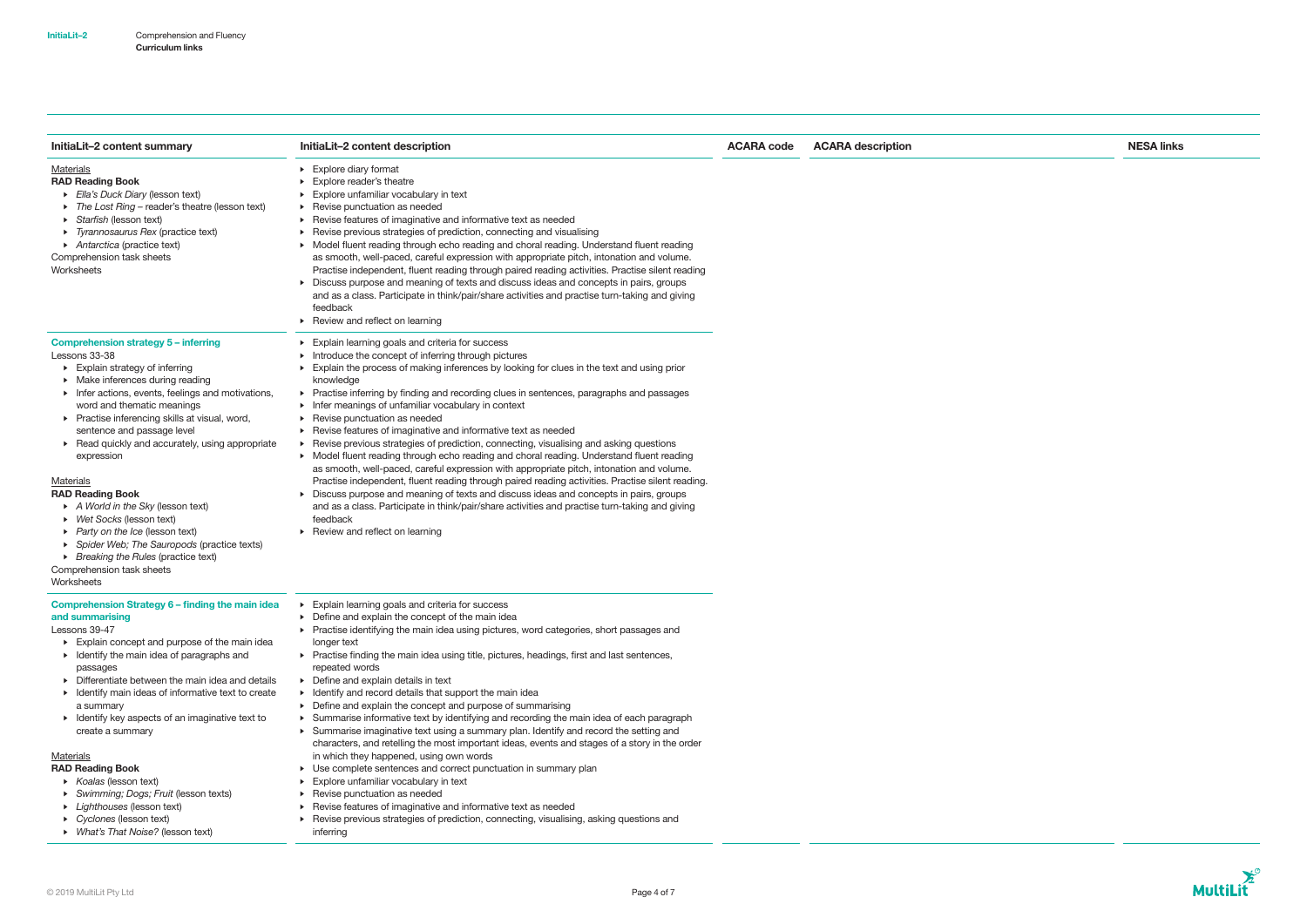| InitiaLit-2 content summary                                                                                                                                                                                                                                                                                                                                                                                                                                                                                                                                                                                                                                                                                                                                                                                                                                                                                                                                                                                                                                                                                                                                                                                                                                                                                                                                                   | InitiaLit-2 content description                                                                                                                                                                                                                                                                                                                                                                                                                                                                                                                                                                                                                                                                                                                                                                                                                                                                                                                                                                                                                                                                                                                                                                                                                                                                                                                                                                                                           | <b>ACARA code</b> | <b>ACARA description</b> | <b>NESA links</b> |
|-------------------------------------------------------------------------------------------------------------------------------------------------------------------------------------------------------------------------------------------------------------------------------------------------------------------------------------------------------------------------------------------------------------------------------------------------------------------------------------------------------------------------------------------------------------------------------------------------------------------------------------------------------------------------------------------------------------------------------------------------------------------------------------------------------------------------------------------------------------------------------------------------------------------------------------------------------------------------------------------------------------------------------------------------------------------------------------------------------------------------------------------------------------------------------------------------------------------------------------------------------------------------------------------------------------------------------------------------------------------------------|-------------------------------------------------------------------------------------------------------------------------------------------------------------------------------------------------------------------------------------------------------------------------------------------------------------------------------------------------------------------------------------------------------------------------------------------------------------------------------------------------------------------------------------------------------------------------------------------------------------------------------------------------------------------------------------------------------------------------------------------------------------------------------------------------------------------------------------------------------------------------------------------------------------------------------------------------------------------------------------------------------------------------------------------------------------------------------------------------------------------------------------------------------------------------------------------------------------------------------------------------------------------------------------------------------------------------------------------------------------------------------------------------------------------------------------------|-------------------|--------------------------|-------------------|
| ▶ Shipwreck! (lesson text)<br>Amazing Earthworms; Fingerprints (practice<br>texts)<br>Steam Trains (practice text)<br>The Magic Library (practice text)<br>▶ Saving Sandy (practice text)<br>The Robot Planet (lesson text with additional<br>reader's theatre from Review lesson 48)<br>Comprehension task sheets<br>Worksheets                                                                                                                                                                                                                                                                                                                                                                                                                                                                                                                                                                                                                                                                                                                                                                                                                                                                                                                                                                                                                                              | • Model fluent reading through echo reading and choral reading. Understand fluent reading<br>as smooth, well-paced, careful expression with appropriate pitch, intonation and volume.<br>Practise independent, fluent reading through paired reading activities. Practise silent reading<br>• Discuss purpose and meaning of texts and discuss ideas and concepts in pairs, groups<br>and as a class. Participate in think/pair/share activities and practise turn-taking and giving<br>feedback<br>$\triangleright$ Review and reflect on learning                                                                                                                                                                                                                                                                                                                                                                                                                                                                                                                                                                                                                                                                                                                                                                                                                                                                                       |                   |                          |                   |
| <b>Comprehension strategy 7 - Monitoring; Putting It</b><br><b>All Together</b><br>Lessons 49-56<br>Explain concept and purpose of monitoring<br>• Monitor own understanding during and after<br>reading<br>Apply a range of strategies to assist in<br>understanding text, including rereading,<br>retelling, asking questions, inferring word<br>meanings<br>▶ Practise monitoring steps: Read, Stop and<br>Retell, Check, Fix<br>▶ Practise previously learnt comprehension<br>strategies to help fully understand a range of<br>texts (Revision lessons 54-56)<br>Materials<br><b>RAD Reading Book</b><br>• Our Wild Neighbours (lesson text)<br>Baby Elephant's Journey (lesson text)<br>A New Home (lesson text with additional<br>reader's theatre)<br>Helicopters (practice text)<br>Follow That Hat! (practice text)<br>The Butterfly (Putting it all together lesson text)<br>Do Insects Sleep? (Putting it all together lesson<br>text)<br>> Colin the Clean Machine (Putting it all together<br>lesson text)<br>▶ Seahorses (Putting it all together practice text)<br>Start Collecting! (Putting it all together practice<br>text)<br>Playground Fun (Putting it all together practice<br>text)<br>• Lions and Tigers (Putting it all together practice<br>text)<br>Eva's Map (Putting it all together practice text)<br>Comprehension task sheets<br>Worksheets | Explain the learning goals and criteria for success<br>Explain the concept and purpose of monitoring during and after reading<br>Discuss various reasons for poor understanding of text<br>Explain and practise monitoring steps: Read, Stop and Retell, Check, Fix<br>• Identify and highlight difficult aspects of text<br>• Understand word meanings by inferring from clues in text and/or using a dictionary<br>Practise rereading text slowly or continuing to read in order to obtain further information<br>Ask the question after sentence or paragraph: Did that make sense?<br>Explore unfamiliar vocabulary in text<br>▶ Revise punctuation as needed<br>▶ Revise features of imaginative and informative text as needed<br>▶ Revise previous strategies of prediction, connecting, visualising, asking questions, inferring,<br>finding the main idea and summarising<br>> Model fluent reading through echo reading and choral reading. Understand fluent reading<br>as smooth, well-paced, careful expression with appropriate pitch, intonation and volume.<br>Practise independent, fluent reading through paired reading activities. Practise silent reading<br>• Discuss purpose and meaning of texts and discuss ideas and concepts in pairs, groups<br>and as a class. Participate in think/pair/share activities and practise turn-taking and giving<br>feedback<br>$\triangleright$ Review and reflect on learning |                   |                          |                   |

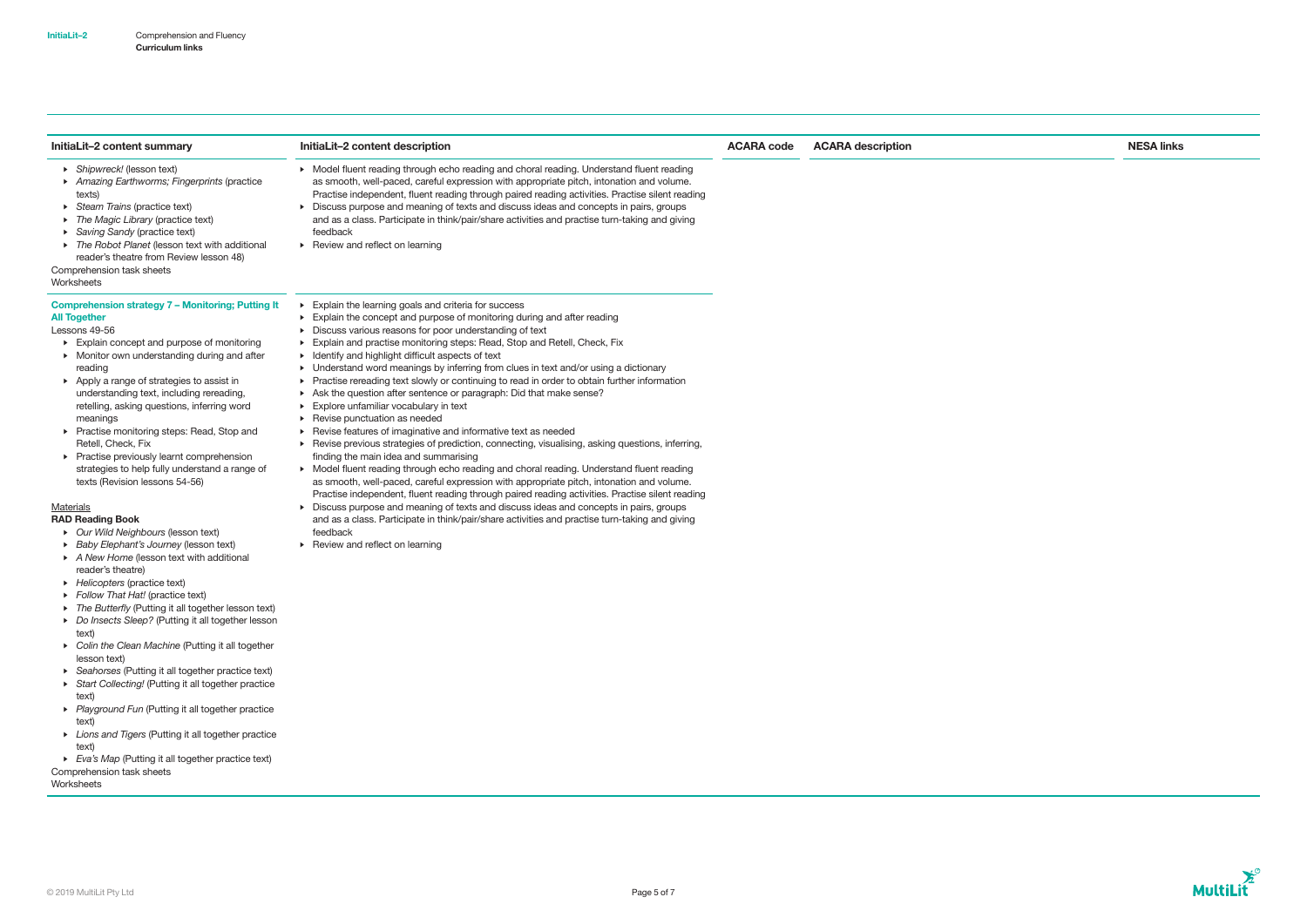# Additional curriculum links – individual texts

| InitiaLit 2 topic/lessons                                                                                                                  | <b>ACARA code</b>                   | <b>ACARA description</b>                                                                                                                                                                                                                                                                                      | <b>NESA links</b>                                                                                                                                                       |
|--------------------------------------------------------------------------------------------------------------------------------------------|-------------------------------------|---------------------------------------------------------------------------------------------------------------------------------------------------------------------------------------------------------------------------------------------------------------------------------------------------------------|-------------------------------------------------------------------------------------------------------------------------------------------------------------------------|
| Introduction to informative text<br>Lessons 5-8<br>$\triangleright$ Kookaburra<br>$\blacktriangleright$ Emu<br>▶ Kangaroo Paw              | ACSSU030                            | Science<br>Science understanding<br><b>Biological sciences</b><br>Living things grow, change and have offspring similar to themselves                                                                                                                                                                         | Science and Technology<br><b>Living World</b><br>Describes observable features of livi                                                                                  |
| • Uluru: More Than a Rock                                                                                                                  | ACHASSK045<br><b>ACHASSK049</b>     | <b>HASS</b><br>Knowledge and understanding<br><b>History</b><br>The importance today of a historical site of cultural or spiritual significance in the local area<br>Geography<br>The ways in which Aboriginal and Torres Strait Islander Peoples maintain special connections to<br>particular Country/Place | History<br>The past in the present<br>Identifies and describes significant p<br>time: $HT1-2$<br>Geography<br>People and places<br>Describes features of places and the |
| <b>Comprehension Strategy 1 - Prediction</b><br>Lessons 13-16<br>▶ Backyard Detective                                                      | <b>ACHASSI034</b><br>ACHASSI039     | <b>HASS</b><br><b>Inquiry and skills</b><br>Questioning<br>Pose questions about past and present objects, people, places and events<br>Analysing<br>Compare objects from the past with those from the present and consider how places have<br>changed over time                                               | History<br>The past in the present<br>Describes the effects of changing te                                                                                              |
| <b>Comprehension strategy 2 - Connecting</b><br>Lessons 17-22<br>▶ Paper Facts<br>$\triangleright$ Recycle!                                | ACSSU031<br>ACSHE035                | Science<br>Science understanding<br><b>Chemical sciences</b><br>Different materials can be combined for a particular purpose<br>Science as a human endeavour<br>Use and influence of science<br>People use science in their daily lives, including when caring for their environment and living things        | Science and Technology<br><b>Material World</b><br>Identifies that materials can be chan<br><b>Living World</b><br>Identifies how plants and animals ar                 |
| <b>Comprehension strategy 3 - Visualising</b><br>Lessons 23-26<br>The Green Tree Frog                                                      | ACSSU030                            | Science<br><b>Science Understanding</b><br><b>Biological sciences</b><br>Living things grow, change and have offspring similar to themselves                                                                                                                                                                  | Science and Technology<br><b>Living World</b><br>Describes observable features of livi                                                                                  |
| <b>Comprehension strategy 4 - Asking questions</b><br>Lessons 27-32<br>Ella's Duck Diary<br>Starfish<br>$\triangleright$ Tyrannosaurus Rex | ACSSU030                            | Science<br>Science understanding<br><b>Biological sciences</b><br>Living things grow, change and have offspring similar to themselves                                                                                                                                                                         | Science and Technology<br><b>Living World</b><br>Describes observable features of livi                                                                                  |
| The Lost Ring (Reader's Theatre)                                                                                                           | ACADRM027<br>ACADRM028<br>ACADRM029 | The Arts<br>Drama<br>Explore role and dramatic action in dramatic play, improvisation and process drama<br>Use voice, facial expression, movement and space to imagine and establish role and situation<br>Present drama that communicates ideas, including stories from their community, to an audience      | <b>Creative Arts</b><br>Drama<br>Performing<br>Interacts collaboratively to commun                                                                                      |
| • Antarctica                                                                                                                               | <b>ACHASSI034</b>                   | <b>HASS</b><br>Inquiry and skills<br>Questioning<br>Pose questions about past and present objects, people, places and events<br>Knowledge and understanding                                                                                                                                                   |                                                                                                                                                                         |
|                                                                                                                                            | ACHASSK047                          | Geography<br>The way the world is represented in geographic divisions and the location of Australia in relation to<br>these divisions                                                                                                                                                                         | Geography<br>Places are similar and different (S)<br>Examines features and characteristi                                                                                |

ing things and their environments: ST1-4LW-S

people, events, places and sites in the local community over

e connections people have with places: GE1-1

echnology on people's lives over time: HT1-3

Identified: ST1-6MW-S

Incentifies we dentified and fibre products: ST1-5LW-T

ing things and their environments: ST1-4LW-S

ing things and their environments: **ST1-4LW-S** 

icate the action of the drama with others: DRAS1.3

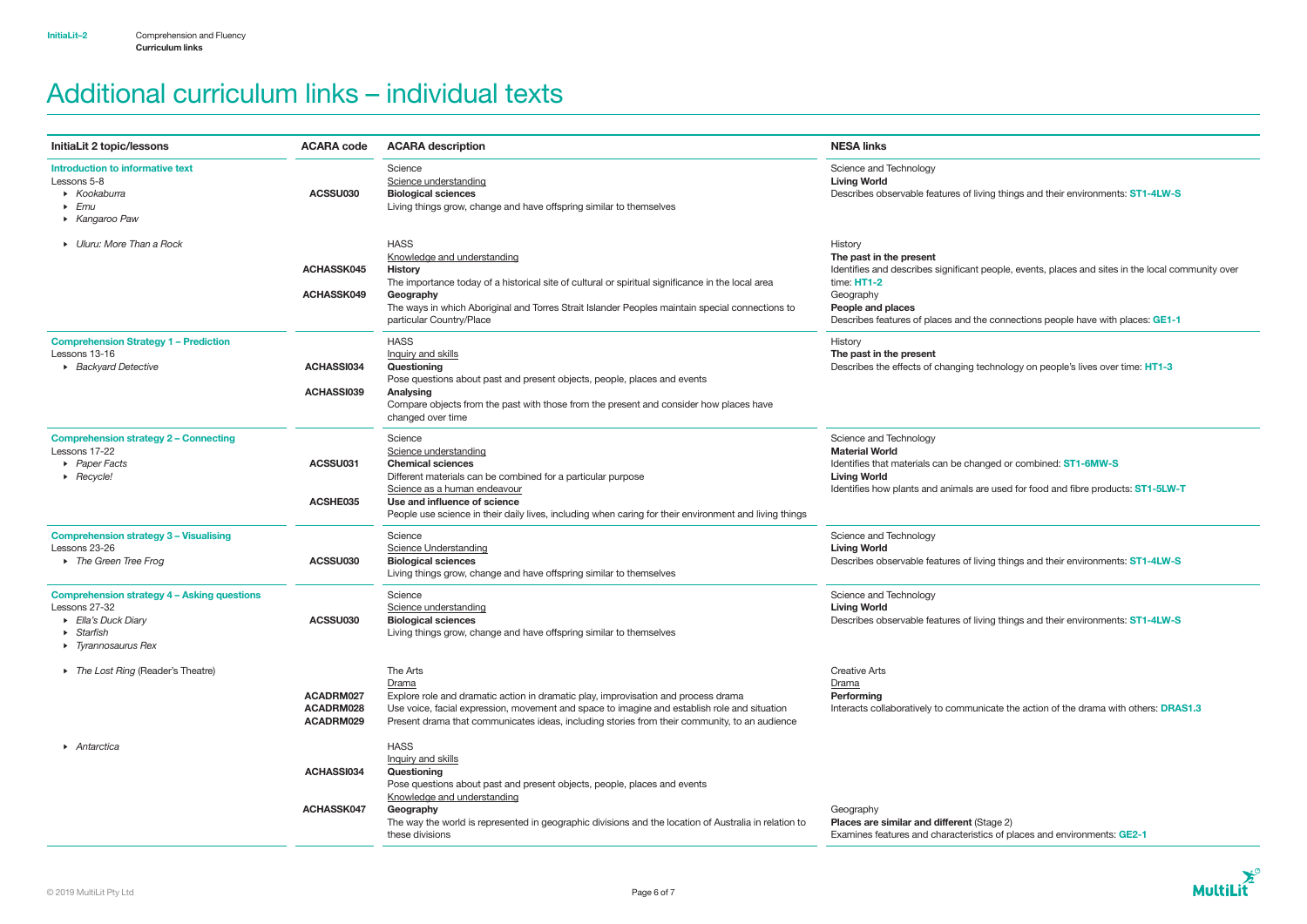| <b>InitiaLit 2 topic/lessons</b>                                                                                                                                                                            | <b>ACARA code</b>                      | <b>ACARA</b> description                                                                                                                                                                                                                                                                                                                                   | <b>NESA links</b>                                                                                                                                |
|-------------------------------------------------------------------------------------------------------------------------------------------------------------------------------------------------------------|----------------------------------------|------------------------------------------------------------------------------------------------------------------------------------------------------------------------------------------------------------------------------------------------------------------------------------------------------------------------------------------------------------|--------------------------------------------------------------------------------------------------------------------------------------------------|
| <b>Comprehension strategy 5 - inferring</b><br>Lessons 33-38<br>• The Sauropods                                                                                                                             | ACSSU030                               | Science<br>Science understanding<br><b>Biological sciences</b><br>Living things grow, change and have offspring similar to themselves                                                                                                                                                                                                                      | Science and Technology<br><b>Living World</b><br>Describes observable features of livir                                                          |
| Comprehension Strategy 6 - finding the main idea<br>and summarising<br>Lessons 39-47<br>• Lighthouses<br>$\triangleright$ Shipwreck!<br>$\triangleright$ Steam Trains                                       | <b>ACHASSI039</b><br><b>ACHASSK046</b> | <b>HASS</b><br>Inquiry and skills<br>Analysing<br>Compare objects from the past with those from the present and consider how places have<br>changed over time<br>Knowledge and understanding<br><b>History</b><br>How changing technology affected people's lives (at home and in the ways they worked, travelled,<br>communicated and played in the past) | History<br>The past in the present<br>Identifies and describes significant p<br>The past in the present<br>Describes the effects of changing tee |
| ▶ Saving Sandy                                                                                                                                                                                              | ACSHE035                               | Science<br>Science and human endeavour<br>Use and influence of science<br>People use science in their daily lives, including when caring for their environment and living things                                                                                                                                                                           | Science and Technology<br><b>Living World</b><br>Describes observable features of livir                                                          |
| ▶ The Robot Planet                                                                                                                                                                                          | ACADRM027<br>ACADRM028<br>ACADRM029    | The Arts<br>Drama<br>Explore role and dramatic action in dramatic play, improvisation and process drama<br>Use voice, facial expression, movement and space to imagine and establish role and situation<br>Present drama that communicates ideas, including stories from their community, to an audience                                                   | <b>Creative Arts</b><br>Drama<br>Performing<br>Interacts collaboratively to communi                                                              |
| <b>Comprehension strategy 7 - Monitoring and</b><br><b>Putting It All Together</b><br>Lessons 49-56<br>• Our Wild Neighbours<br>Baby Elephant's Journey<br>$\triangleright$ Seahorses<br>• Lions and Tigers | ACSSU030                               | Science<br>Science understanding<br><b>Biological sciences</b><br>Living things grow, change and have offspring similar to themselves                                                                                                                                                                                                                      | Science and Technology<br><b>Living World</b><br>Describes observable features of livir                                                          |
| $\triangleright$ Eva's Map                                                                                                                                                                                  | ACHASSI036                             | <b>HASS</b><br>Inquiry and skills<br><b>Researching</b><br>Sort and record information and data, including location, in tables and on plans and labelled maps                                                                                                                                                                                              |                                                                                                                                                  |

ing things and their environments: ST1-4LW-S

people, events, places and sites in the local community: HT1-2 echnology on people's lives over time: HT1-3

ing things and their environments: ST1-4LW-S

icate the action of the drama with others: DRAS1.3

ing things and their environments: ST1-4LW-S

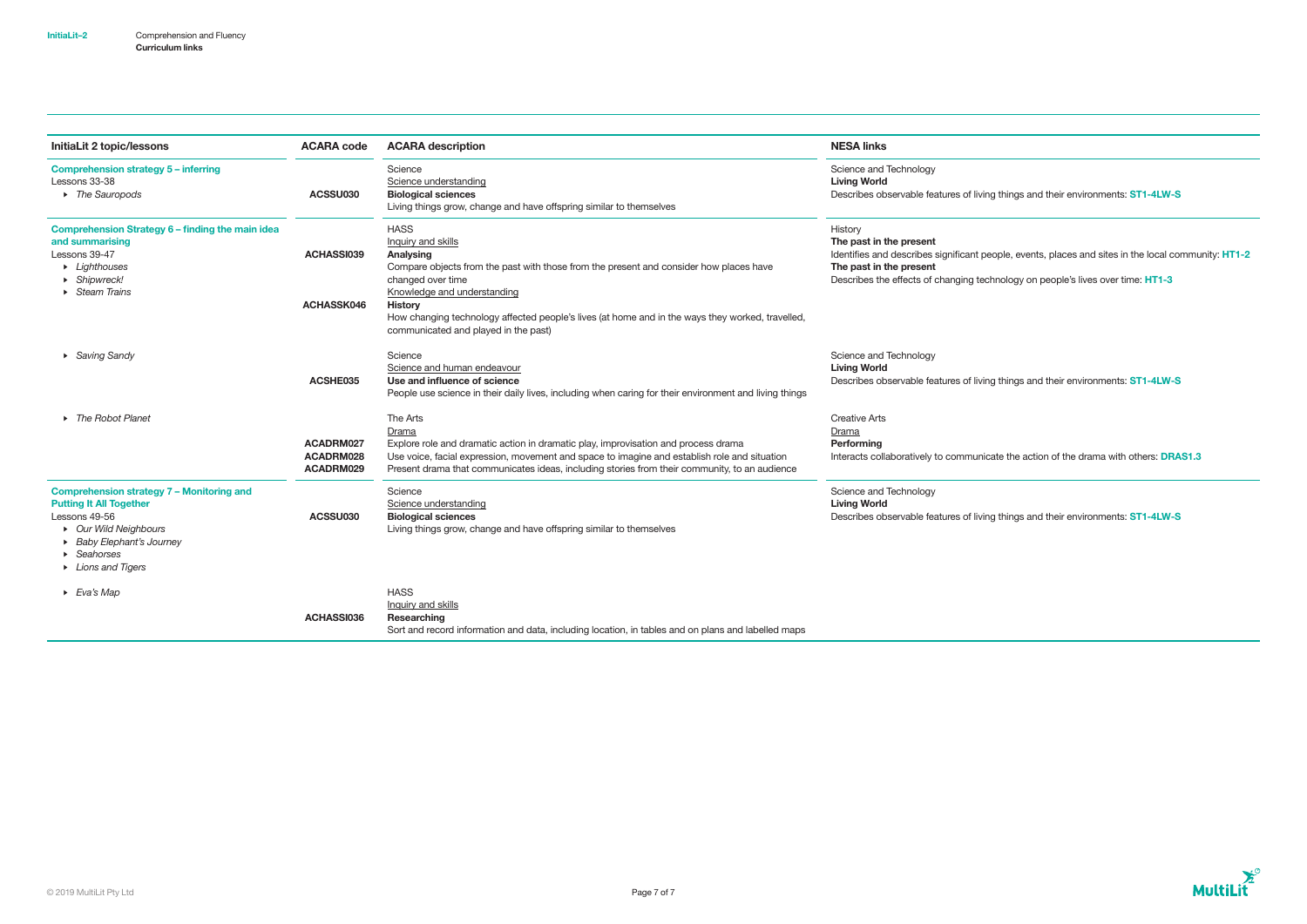Curriculum links

# Curriculum links – Spelling

| InitiaLit-2 content summary                                                                                                                                         | InitiaLit-2 content description                                                                                                                                                                                                                                                                                                                                                   | <b>ACARA code</b>        | <b>ACARA description</b>                                                                                                                                                                                                                               | <b>NESA links</b>                                                                                                         |
|---------------------------------------------------------------------------------------------------------------------------------------------------------------------|-----------------------------------------------------------------------------------------------------------------------------------------------------------------------------------------------------------------------------------------------------------------------------------------------------------------------------------------------------------------------------------|--------------------------|--------------------------------------------------------------------------------------------------------------------------------------------------------------------------------------------------------------------------------------------------------|---------------------------------------------------------------------------------------------------------------------------|
| Term 1<br>Lessons 1-24<br>Digraphs: 'ai' and 'ay'<br>• Digraphs: 'ee' and 'ea'<br>▶ Digraphs: 'oa' and 'ow'<br>$\triangleright$ 'igh' and 'y'                       | • Understand and explain terms: digraph, trigraph, homophone<br>Read fluently and spell words containing 'ai', 'ay', 'ee', 'ea', 'oa', 'ow', 'igh', _'y', 'ue', 'ew'<br>Apply spelling rules: 'ai' and 'ay'; and 'ow' and 'oa'<br>> Spelling choices for /ā/: 'ai', 'ay', 'a_e'<br>▶ Spelling choices for /ē/: 'ee', 'ea', 'e_e'<br>> Spelling choices for /ō/: 'oa', 'ow', 'o_e' | (all terms)<br>ACELA1474 | Language<br>Phonics and word knowledge<br>Orally manipulate more complex sounds in spoken words through knowledge<br>of blending and segmenting sounds, phoneme deletion and substitution in<br>combination with use of letters in reading and writing | (all terms)<br>Outcomes<br><b>Spelling: EN1-5A</b><br>Uses a variety of strategies,<br>including knowledge of sight words |
| Digraphs: 'ue' and 'ew'<br>▶ Split digraph (bossy e)<br>▶ Spelling choices: /ā/, /ē/, /ī/,                                                                          | ▶ Spelling choices for /ī/: 'igh', '_y', 'i_e'<br>> Spelling choices for /ū/: 'ew', 'ue', 'u_e'<br>Discriminate between long and short vowel sounds. Read and spell words with split                                                                                                                                                                                              | ACELA1471                | <b>Phonics and word knowledge</b><br>Understand how to use knowledge of digraphs, long vowels, blends and silent<br>letters to spell one and two syllable words including some compound words                                                          | and letter-sound correspondences,<br>to spell familiar words                                                              |
| /ō/, /ū/<br>Adding suffix 'ing' to verbs<br>Suffix rule: drop 'e', add 'ing'<br>$\triangleright$ Tricky words                                                       | digraph (bossy e)<br>Add suffix 'ing' to base word verbs<br>Apply spelling rule: add suffix /ing/ to bossy 'e' words<br>▶ Practise target sounds using oral and written spelling: word sorts, syllable counting,                                                                                                                                                                  | ACELA1472                | <b>Phonics and word knowledge</b><br>Build morphemic word families using knowledge of prefixes and suffixes                                                                                                                                            | Handwriting and using digital<br>technologies: EN1-3A<br>Composes texts using letters of<br>consistent size and slope     |
| <b>Materials</b><br>▶ Spelling workbooks<br>$\triangleright$ Worksheets                                                                                             | rainbow writing, word building<br>Identify homophones and spell correctly<br>Ficky words: until, was, here, February, were, friend, woman, home, where, different,<br>why, family, caught, who, people, something, ask, what, really, animal, because, bought,                                                                                                                    | ACELA1823                | Phonics and word knowledge<br>Use knowledge of letter patterns and morphemes to read and write high-<br>frequency words and words whose spelling is not predictable from their sounds                                                                  | <b>Spelling: EN2-5A</b><br>Uses a range of strategies,<br>including knowledge of letter-sound                             |
|                                                                                                                                                                     | thought, work<br>Read and write high-frequency irregular (tricky) words. Use tricky words in sentence<br>context. Distinguish irregular and regular parts of tricky words<br>▶ Practise spelling and writing regular and irregular words in sentence dictation. Use correct<br>punctuation in sentence work                                                                       | ACELA1824                | Phonics and word knowledge<br>Use most letter-sound matches including vowel digraphs, less common long<br>vowel patterns, letter clusters and silent letters when reading and writing words of<br>one or more syllable                                 | correspondences and common<br>letter patterns, to spell familiar and<br>some unfamiliar words                             |
| Term 2                                                                                                                                                              | Fest regular and irregular words in Progress Monitoring and Cumulative Review<br>Read fluently and spell words containing: 'ar', '_y', '_ey'                                                                                                                                                                                                                                      | ACELA1825                | Phonics and word knowledge<br>Understand that a sound can be represented by various letter combinations                                                                                                                                                |                                                                                                                           |
| Lessons 25-48<br>▶ r-controlled vowel: 'ar'<br>$\blacktriangleright$ '_y' and '_ey'<br>Suffix rule: double consonant                                                | Apply spelling rule: doubling the final consonant, add ing<br>Review nouns, base words, suffixes (s, ing, er) and prefix (un)<br>Read fluently and spell words containing suffix 'ful'<br>▶ Read fluently and spell words containing: 'ir', 'er', 'ur', 'ou', 'ow', 'ch' (saying /k/), 'oi', 'oy',                                                                                | ACELA1485<br>(Year 3)    | <b>Phonics and word knowledge</b><br>Understand how to use letter-sound relationships and less common letter patterns<br>to spell words                                                                                                                |                                                                                                                           |
| $+$ 'ing'<br>> Base word suffix: 's', 'ing', 'er'.<br>Base word prefix: 'un'<br>Adding suffix 'ful'                                                                 | 'ph', 'ear', 'eer', 'air', 'are' (as in 'care'), 'ear' (as in 'bear')<br>▶ Review spelling choice: double, drop or just add?<br>Make spelling choices: 'ch': /ch/, /k/<br>▶ Practise reading and spelling words with two syllables: VC/CV - closed first syllable;                                                                                                                | ACELA1486<br>(Year 3)    | Phonics and word knowledge<br>Recognise and know how to write most high frequency words including some<br>homophones                                                                                                                                   |                                                                                                                           |
| ▶ r-controlled vowels: 'ir', 'er', 'ur'<br>Diphthongs: 'ou', 'ow'<br>$\triangleright$ 'ch' saying /k/<br>▶ Diphthongs: 'oi', 'oy'<br>$\triangleright$ Digraph: 'ph' | V/CV - open first syllable<br>▶ Practise target sounds using oral and written spelling: word sorts, syllable counting,<br>rainbow writing, word building<br>• Identify homophones and spell correctly<br>Tricky words: alright, always, said, already, their, they, across, mother, brother, lose, father,                                                                        | ACELA1826<br>(Year 3)    | <b>Phonics and word knowledge</b><br>Understand how to apply knowledge of letter-sound relationships, syllables and<br>blending and segmenting to fluently read and write multisyllabic words with more<br>complex letter patterns                     |                                                                                                                           |
| ▶ Trigraphs: 'ear', 'eer'<br>Trigraphs: 'air', 'are', 'ear'<br>Two-syllable words: VC/CV<br>Two-syllable words: V/CV                                                | sister, build, house, about, tomorrow, school, cousin, through, every, only, surprise, there,<br>where<br>► Read and write high-frequency irregular (tricky) words. Use tricky words in sentence<br>context. Distinguish irregular and regular parts of tricky words                                                                                                              | ACELA1827<br>(Year 3)    | Phonics and word knowledge<br>Know how to use common prefixes and suffixes, and generalisations for adding a<br>suffix to a base word                                                                                                                  |                                                                                                                           |
| $\triangleright$ Tricky words<br><b>Materials</b><br>▶ Spelling workbooks<br>$\triangleright$ Worksheets                                                            | ▶ Practise spelling and writing regular and irregular words in sentence dictation. Use correct<br>punctuation in sentence work<br>For Test regular and irregular words in Progress Monitoring and Cumulative Review                                                                                                                                                               | ACELA1480<br>(Year 3)    | <b>Text Structure and organisation</b><br>Know that word contractions are a feature of informal language and that<br>apostrophes of contraction are used to signal missing letters                                                                     |                                                                                                                           |
|                                                                                                                                                                     |                                                                                                                                                                                                                                                                                                                                                                                   | ACELY1673                | Literacy<br><b>Creating texts</b><br>Write legibly and with growing fluency using unjoined upper case and lower case<br>letters                                                                                                                        |                                                                                                                           |

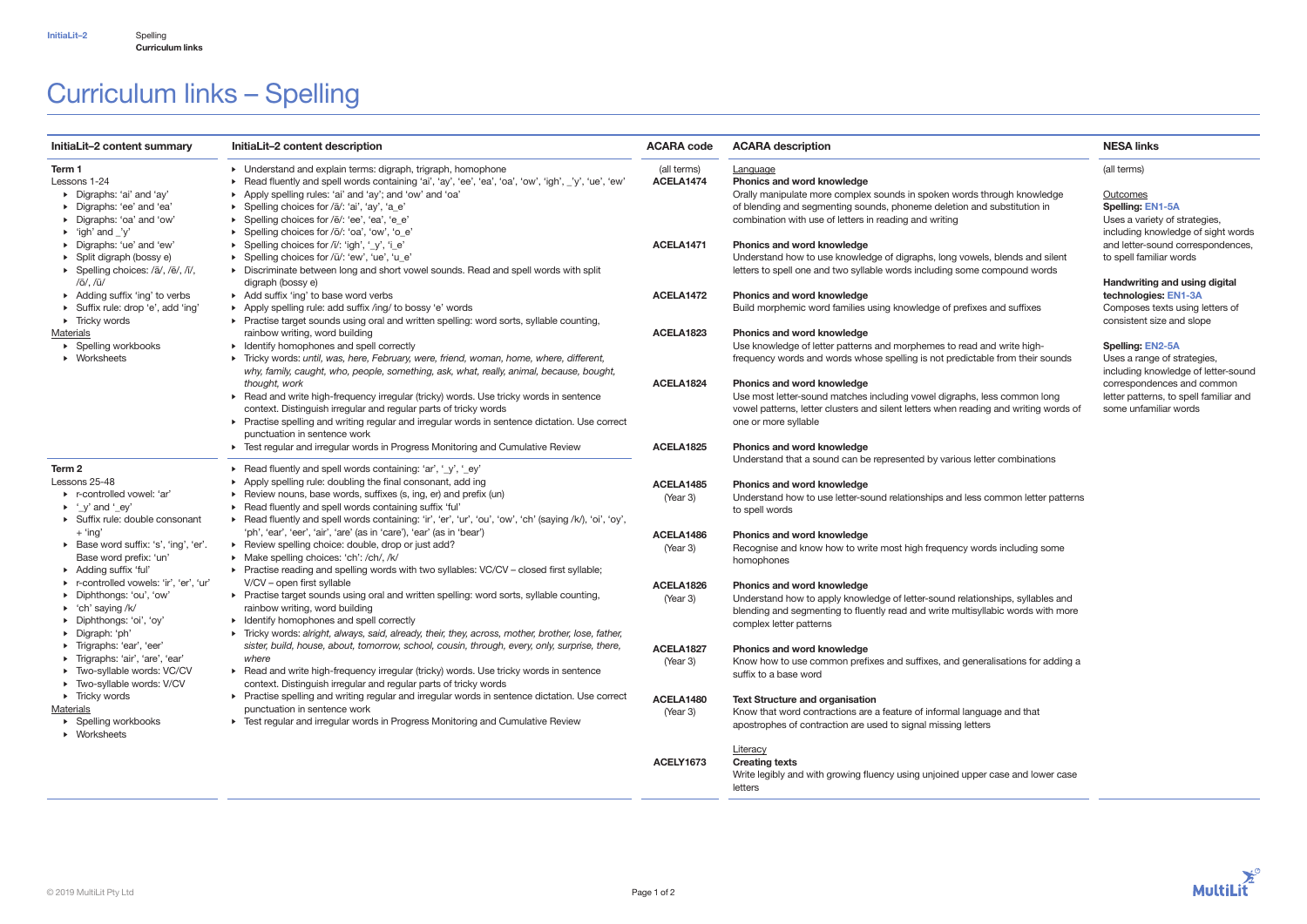| InitiaLit-2 content summary                 | InitiaLit-2 content description                                                                        | <b>ACARA code</b> | <b>ACARA description</b> | <b>NESA links</b> |
|---------------------------------------------|--------------------------------------------------------------------------------------------------------|-------------------|--------------------------|-------------------|
| Term <sub>3</sub>                           | ▶ Define, read and spell compound words                                                                |                   |                          |                   |
| Lessons 49-72                               | Read fluently and spell words with prefix 're'                                                         |                   |                          |                   |
| $\triangleright$ Compound words             | ► Read fluently and spell words containing: 'ci', 'ce', 'cy' ('c' saying /s/ or soft 'c'); 'ge', 'gi', |                   |                          |                   |
| Prefix: 're'                                | 'gy' ('g' saying /j/ or soft 'g')                                                                      |                   |                          |                   |
| $\triangleright$ Soft 'c': 'ce', 'ci', 'cy' | ▶ Read fluently and spell words containing silent letters 'k', 'b', 'w'                                |                   |                          |                   |
| $\triangleright$ Soft 'g': 'ge', 'gi', 'gy' | • Make spelling choice: 'k' or 'c'                                                                     |                   |                          |                   |
| $\triangleright$ Silent letters: k, b, w    | ▶ Define, read and spell contractions                                                                  |                   |                          |                   |
| ▶ Spelling choice: 'k' or 'c'               | • Read fluently and spell two-syllable (closed and open syllable) words ending in 'le'                 |                   |                          |                   |
| $\triangleright$ Contractions               | Fread fluently and spell nouns and verbs ending in suffix 'es'                                         |                   |                          |                   |
| Consonant + 'le'                            | ▶ Read fluently and spell words ending in 'dge' and 'ge' (saying the sound /j                          |                   |                          |                   |
| ▶ Suffix: 'es'                              | Tricky words: minutes, great, these, remember, other, another, decided, know, were,                    |                   |                          |                   |
| $\blacktriangleright$ _dge, _ge             | together, any, many, though, can't, don't, around, could, couldn't, favourite, should,                 |                   |                          |                   |
| Materials                                   | shouldn't, interesting, would, wouldn't                                                                |                   |                          |                   |
| $\triangleright$ Spelling workbooks         | ► Read and write high-frequency irregular (tricky) words. Use tricky words in sentence                 |                   |                          |                   |
| $\triangleright$ Worksheets                 | context. Distinguish irregular and regular parts of tricky words                                       |                   |                          |                   |
|                                             | Practise spelling and writing regular and irregular words in sentence dictation. Use correct           |                   |                          |                   |
|                                             | punctuation in sentence work                                                                           |                   |                          |                   |
|                                             | Fest regular and irregular words in Progress Monitoring and Cumulative Review                          |                   |                          |                   |
| Term 4                                      | Read fluently and spell words ending in 'tch' and 'ch'; apply spelling rule                            |                   |                          |                   |
| Lessons 73-84                               | Read fluently and spell words ending in 'tion'                                                         |                   |                          |                   |
| $\blacktriangleright$ _tch, _ch             | ▶ Read fluently and spell words with 'or', 'ore', 'au', 'aw'                                           |                   |                          |                   |
| ▶ Words ending in 'tion'                    | Tricky words: women, after, laugh, believe, saw, before                                                |                   |                          |                   |
| ▶ r-controlled vowel: 'or', 'ore'           | ► Read and write high-frequency irregular (tricky) words. Use tricky words in sentence                 |                   |                          |                   |
| • Digraphs: 'au', 'aw'                      | context. Distinguish irregular and regular parts of tricky words                                       |                   |                          |                   |
| $\triangleright$ Tricky words               | ▶ Practise spelling and writing regular and irregular words in sentence dictation. Use correct         |                   |                          |                   |
| Materials                                   | punctuation in sentence work                                                                           |                   |                          |                   |
| ▶ Spelling workbooks                        | • Test regular and irregular words in Cumulative Review                                                |                   |                          |                   |
| $\triangleright$ Worksheets                 |                                                                                                        |                   |                          |                   |

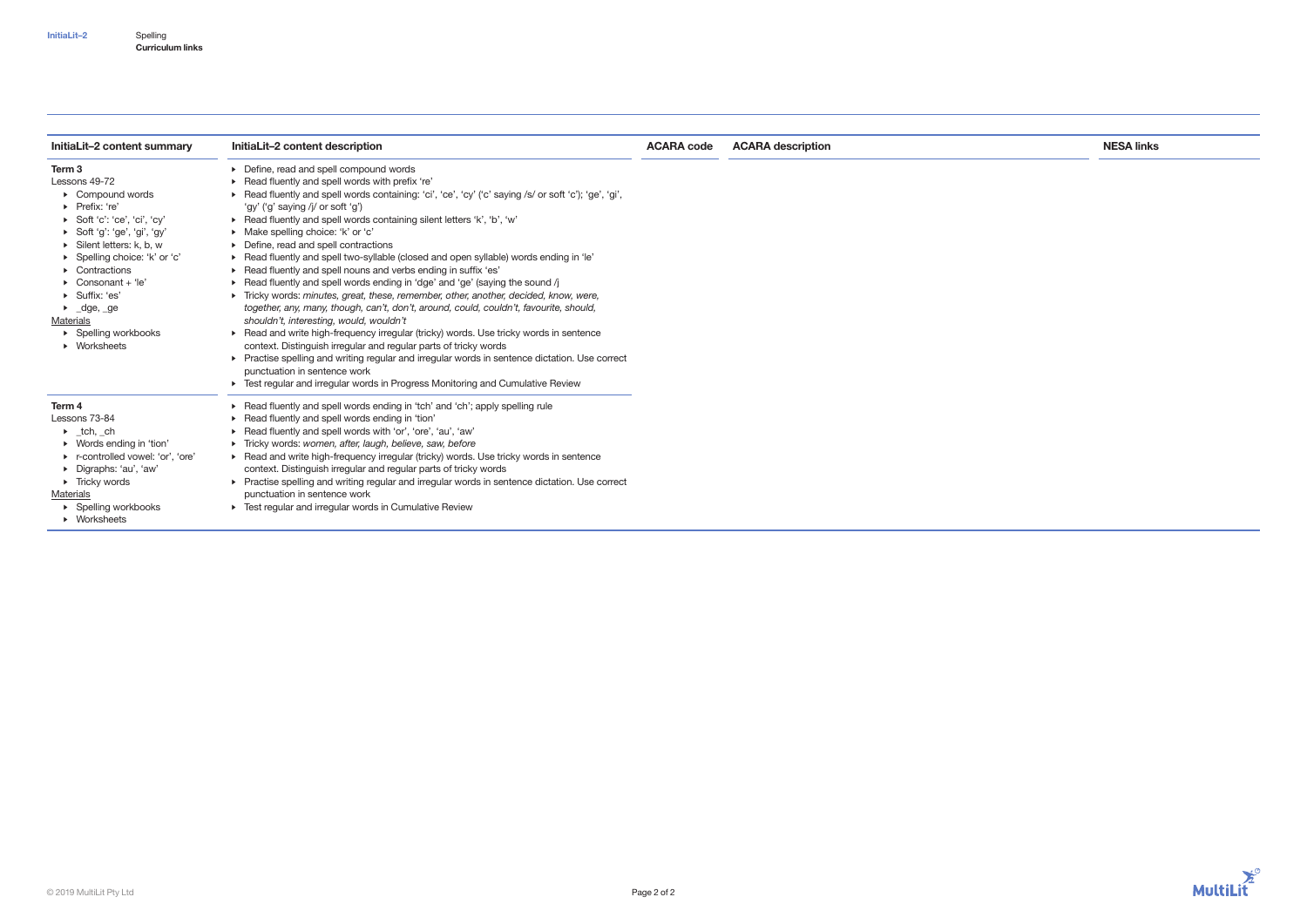# Curriculum links – Grammar

| InitiaLit-2 content summary          | InitiaLit-2 content description                                                                                                                                                                                                                                                                                                                                                                                                                              | <b>ACARA code</b>                                           | <b>ACARA description</b>                                                                                                                                                                                                                                                                                                                                                                                                                                                                                                | <b>NESA links</b>                                                                                                                                                                                                                                 |
|--------------------------------------|--------------------------------------------------------------------------------------------------------------------------------------------------------------------------------------------------------------------------------------------------------------------------------------------------------------------------------------------------------------------------------------------------------------------------------------------------------------|-------------------------------------------------------------|-------------------------------------------------------------------------------------------------------------------------------------------------------------------------------------------------------------------------------------------------------------------------------------------------------------------------------------------------------------------------------------------------------------------------------------------------------------------------------------------------------------------------|---------------------------------------------------------------------------------------------------------------------------------------------------------------------------------------------------------------------------------------------------|
| Lessons 1-2<br><b>Nouns</b>          | ▶ Define the concept of a noun<br>• Identify and explain nouns at word and sentence level<br>• Understand and recognise common and proper nouns<br>• Use correct letter case for common and proper nouns<br>▶ Practise noun concept and usage in a variety of oral and written activities                                                                                                                                                                    | ACELA1468                                                   | <b>Language</b><br><b>Expressing and developing ideas</b><br>Understand that nouns represent people, places, concrete objects and abstract concepts;<br>that there are three types of nouns: common, proper and pronouns; and that noun groups/<br>phrases can be expanded using articles and adjectives                                                                                                                                                                                                                | (All lessons)<br>Outcomes<br>Grammar, punctuation and<br>vocabulary: EN1-9B                                                                                                                                                                       |
| Lessons 3-6<br><b>Pronouns</b>       | $\triangleright$ Define the concept of a pronoun<br>• Identify and explain pronouns at word and sentence level<br>• Understand and recognise subject pronouns and object pronouns<br>• Identify noun referents in sentences<br>▶ Practise pronoun concept and usage in a variety of oral and written activities                                                                                                                                              | ACELA1468                                                   | <b>Expressing and developing ideas</b><br>Understand that nouns represent people, places, concrete objects and abstract concepts;<br>that there are three types of nouns: common, proper and pronouns; and that noun groups/<br>phrases can be expanded using articles and adjectives                                                                                                                                                                                                                                   | Uses basic grammatical features,<br>punctuation conventions and<br>vocabulary appropriate to the<br>type of text when responding to<br>and composing texts                                                                                        |
| Lessons 7-9<br><b>Adjectives</b>     | ▶ Define the concept of an adjective<br>• Identify and explain adjectives at word and sentence level<br>• Understand placement of adjectives in sentences and in relation to nouns<br>• Understand purpose and power of adjectives in texts and writing<br>$\triangleright$ Identify multiple adjectives in a list<br>• Use multiple adjectives, separated by a comma<br>▶ Practise adjective concept and usage in a variety of oral and written activities  | ACELA1452<br>(Year 1)                                       | <b>Expressing and developing ideas</b><br>Explore differences in words that represent people, places and things (nouns, including<br>pronouns), happenings and states (verbs), qualities (adjectives) and details such as when,<br>where and how (adverbs)                                                                                                                                                                                                                                                              | Grammar, punctuation and<br>vocabulary: EN2-9B<br>Uses effective and accurate<br>sentence structure, grammatical<br>features, punctuation conventions<br>and vocabulary relevant to the<br>type of text when responding to<br>and composing texts |
| Lessons 10-11<br><b>Noun groups</b>  | $\triangleright$ Define the concept of a noun group<br>• Identify and explain noun groups in sentences<br>• Understand that a noun group can include an article, adjective(s) and a noun<br>> Build noun groups and use in sentences<br>▶ Practise concept and usage of noun groups in a variety of oral and written activities                                                                                                                              | ACELA1468<br>ACELA1493<br>(Year 4)                          | <b>Expressing and developing ideas</b><br>Understand that nouns represent people, places, concrete objects and abstract concepts;<br>that there are three types of nouns: common, proper and pronouns; and that noun groups/<br>phrases can be expanded using articles and adjectives<br><b>Expressing and developing ideas</b><br>Understand that the meaning of sentences can be enriched through the use of noun<br>groups/phrases and verb groups/phrases and prepositional phrases                                 |                                                                                                                                                                                                                                                   |
| Lessons 13-15<br><b>Verbs</b>        | $\triangleright$ Define the concept of a verb<br>• Identify and explain verbs at word and sentence level<br>• Understand placement of verbs in sentences<br>> Understand and identify different types of verbs: moving, saying, feeling, thinking<br>• Understand that verb choice and variety can improve text<br>$\triangleright$ Use a variety of verbs in sentences<br>▶ Practise concept and usage of verbs in a variety of oral and written activities | ACELA1482<br>(Year 3)<br>ACELA1452<br>(Year 1)<br>ACELA1493 | <b>Expressing and developing ideas</b><br>Understand that verbs represent different processes, for example doing, thinking, saying,<br>and relating and that these processes are anchored in time through tense<br><b>Expressing and developing ideas</b><br>Explore differences in words that represent people, places and things (nouns, including<br>pronouns), happenings and states (verbs), qualities (adjectives) and details such as when,<br>where and how (adverbs)<br><b>Expressing and developing ideas</b> |                                                                                                                                                                                                                                                   |
| Lessons 16-18<br><b>Adverbs</b>      | ▶ Define the concept of adverbs of manner and time<br>$\triangleright$ Identify the suffix '_ly'<br>Introduce some frequently-used adverbs of time<br>• Identify and explain adverbs at word and sentence level<br>• Write adverbs with the suffix '_ly'<br>• Understand that adverbs can change and improve text<br>▶ Practise concept and usage of adverbs in a variety of oral and written activities                                                     | (Year 4)<br>ACELA1452<br>(Year 1)                           | Understand that the meaning of sentences can be enriched through the use of noun<br>groups/phrases and verb groups/phrases and prepositional phrases<br><b>Expressing and developing ideas</b><br>Explore differences in words that represent people, places and things (nouns, including<br>pronouns), happenings and states (verbs), qualities (adjectives) and details such as when,<br>where and how (adverbs)                                                                                                      |                                                                                                                                                                                                                                                   |
| Lessons 19-21<br><b>Prepositions</b> | $\triangleright$ Explain the concept of prepositions<br>Explain and demonstrate prepositions that show where and when<br>• Understand and identify prepositions in preposition groups and sentences<br>• Use preposition with noun groups in writing<br>▶ Practise preposition usage in a variety of oral and written activities                                                                                                                             | ACELA1493<br>(Year 4)                                       | <b>Expressing and developing ideas</b><br>Understand that the meaning of sentences can be enriched through the use of noun<br>groups/phrases and verb groups/phrases and prepositional phrases                                                                                                                                                                                                                                                                                                                          |                                                                                                                                                                                                                                                   |

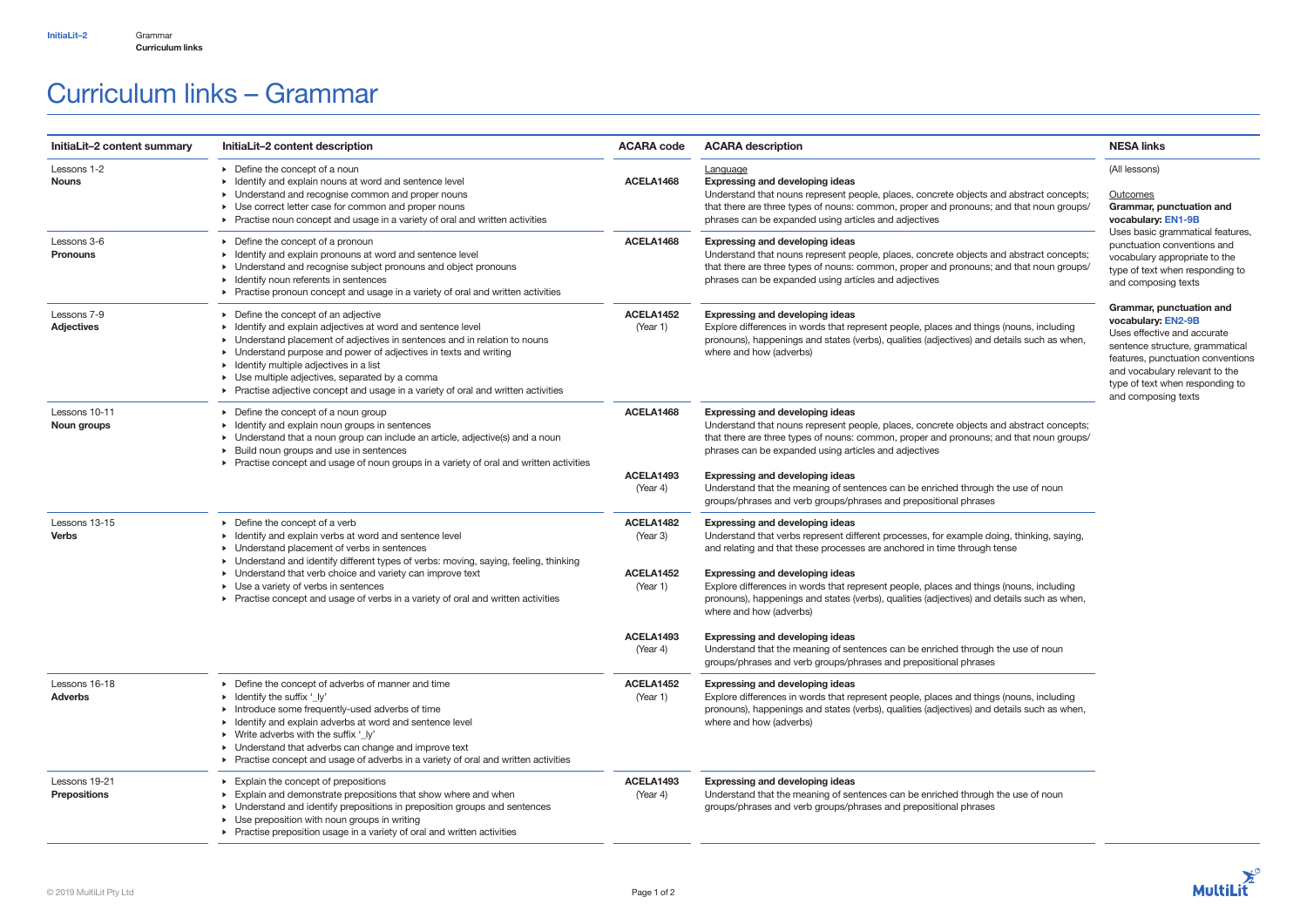## Grammar Curriculum links InitiaLit–2

| InitiaLit-2 content summary                                      | InitiaLit-2 content description                                                                                                                                                                                                                                                                                             | <b>ACARA code</b>     | <b>ACARA description</b>                                                                                                                                                                                        | <b>NESA links</b> |
|------------------------------------------------------------------|-----------------------------------------------------------------------------------------------------------------------------------------------------------------------------------------------------------------------------------------------------------------------------------------------------------------------------|-----------------------|-----------------------------------------------------------------------------------------------------------------------------------------------------------------------------------------------------------------|-------------------|
| Lessons 22-23<br>Conjunctions                                    | Define the concept of a conjunction<br>Explain and demonstrate the coordinating conjunctions 'and', 'but', 'or', 'so'<br>Explain and demonstrate the subordinating conjunction 'because'<br>Select correct conjunction when joining two sentences<br>Practise conjunction usage in a variety of oral and written activities | ACELA1467             | <b>Expressing and developing ideas</b><br>Understand that simple connections can be made between ideas by using a compound<br>sentence with two or more clauses usually linked by a coordinating conjunction    |                   |
| Lessons 25-27<br>Verbs: present, past, irregular<br>past, future | Explain present, past and future tense<br>► Recognise and use past tense suffix '_ed'<br>Recognise and use irregular past tense<br>Recognise and use future tense by adding 'will' to a verb<br>Practise use of present, past and future tense in a variety of oral and written activities                                  | ACELA1482<br>(Year 3) | <b>Expressing and developing ideas</b><br>Understand that verbs represent different processes, for example doing, thinking, saying,<br>and relating and that these processes are anchored in time through tense |                   |
| Lessons 28-30<br>Speech                                          | Explain the concept of speech marks<br>Recognise speech marks in text<br>• Understand how to use speech marks when writing direct speech<br>• Understand how direct speech can improve a narrative text<br>▶ Practise using speech marks and adding a new line for each speaker in a variety of<br>written activities       | ACELA1492<br>(Year 4) | <b>Text organisation and structure</b><br>Recognise how quotation marks are used in texts to signal dialogue, titles and quoted<br>(direct) speech                                                              |                   |

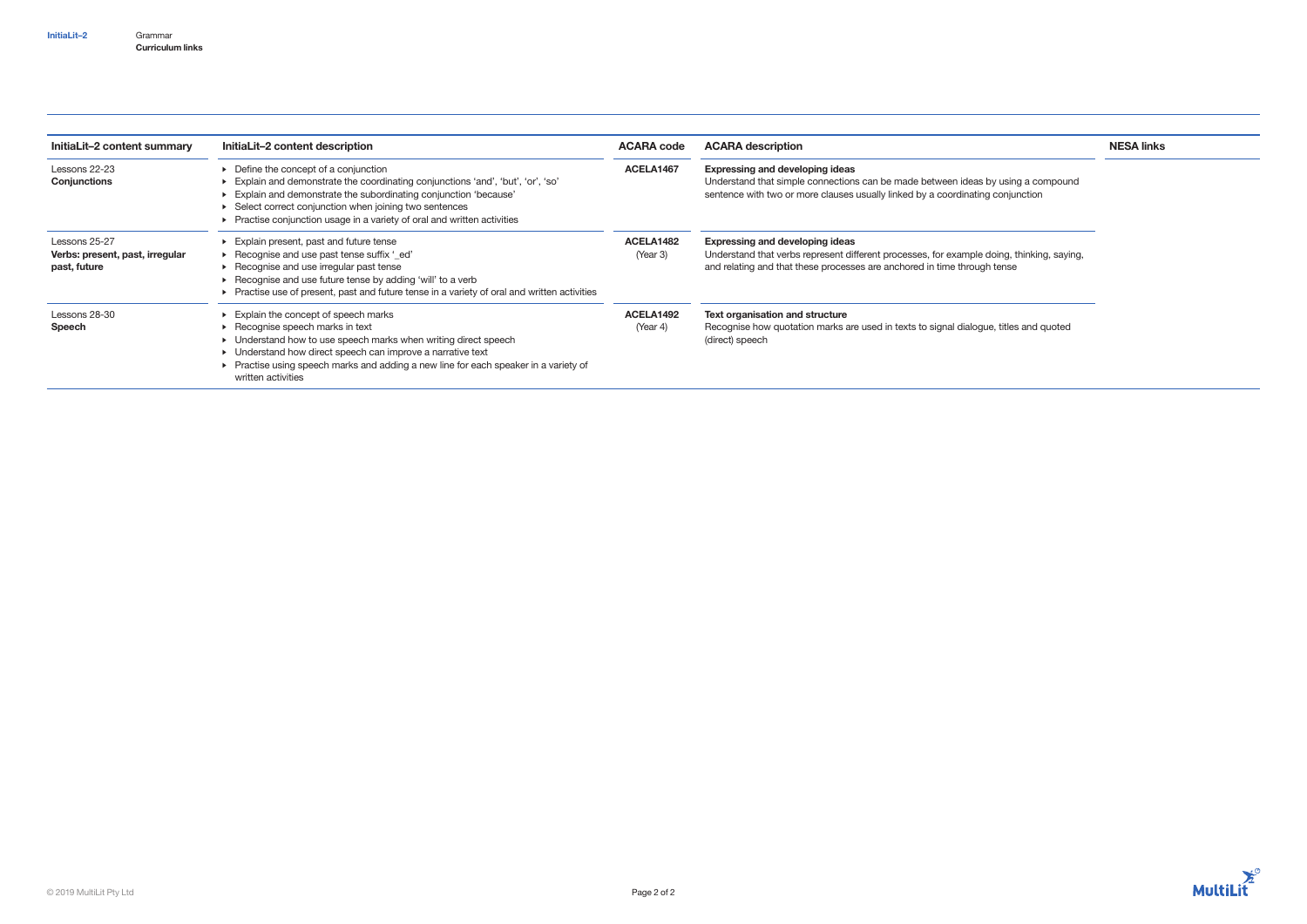| InitiaLit-2 content summary            | InitiaLit-2 content description                     | <b>ACARA code</b> | <b>ACARA description</b>                                                                                                             | <b>NESA links</b>                           |
|----------------------------------------|-----------------------------------------------------|-------------------|--------------------------------------------------------------------------------------------------------------------------------------|---------------------------------------------|
| Lesson structure                       | Session 1: Read the story                           | (All terms)       | Language                                                                                                                             | (All terms)                                 |
| ▶ Session 1: Read the story            | $\triangleright$ Activate prior knowledge and make  | ACELA1452         | <b>Expressing and developing ideas</b>                                                                                               |                                             |
| Session 2: Talk about the story        | predictions about what might                        | (Year 1)          | Explore differences in words that represent people, places and things (nouns, including pronouns), happenings and states (verbs),    | Outcomes                                    |
| ▶ Session 3: Word work                 | happen                                              |                   | qualities (adjectives) and details such as when, where and how (adverbs)                                                             | English                                     |
| ▶ Session 4: Beyond the book           | $\triangleright$ Record and explain prediction      |                   |                                                                                                                                      | Speaking and listening 1: EN1-1A            |
|                                        | Explore unfamiliar vocabulary in text               | ACELA1462         | Language for interaction                                                                                                             | Communicates with a range of people         |
| Storybooks 1-17:                       | • Highlight language features, such as              |                   | Identify language that can be used for appreciating texts and the qualities of people and things                                     | in informal and guided activities           |
| 1. Willy the Wimp by Anthony           | alliteration and rhyming                            |                   |                                                                                                                                      | demonstrating interaction skills and        |
| <b>Browne</b>                          | • Discuss themes in storybooks                      | ACELA1463         | Text structure and organisation                                                                                                      | considers how own communication is          |
| 2. The Snail and the Whale by Julia    | and participate in think/pair/share                 |                   | Understand that different types of text have identifiable text structures and language features that help the text serve its purpose | adjusted in different situations            |
| Donaldson                              | activities                                          |                   |                                                                                                                                      |                                             |
| Pete the Sheep by Jackie French<br>З.  |                                                     | ACELA1464         | Text structure and organisation                                                                                                      | Writing and representing 1: EN1-2A          |
| The Lost Girl by Ambelin               | Session 2: Talk about the story                     |                   | Understand how texts are made cohesive through language features, including word associations, synonyms and antonyms                 | Plans, composes and reviews a small         |
| Kwaymullina                            | Respond to literal and inferential                  |                   |                                                                                                                                      | range of simple texts for a variety of      |
| The Stone Lion by Margaret Wild<br>5.  | questions about the story, using full               | ACELA1468         | <b>Expressing and developing ideas</b>                                                                                               | purposes on familiar topics for known       |
| 6. Collecting Colour by Kylie          | sentences where possible                            |                   | Understand that nouns represent people, places, concrete objects and abstract concepts; that there are three types of nouns:         | readers and viewers                         |
| Dunstan                                | • Make inferences about aspects of                  |                   | common, proper and pronouns; and that noun groups/phrases can be expanded using articles and adjectives                              |                                             |
| Chooks in Dinner Suits by Diane<br>7.  | the story, including vocabulary                     |                   |                                                                                                                                      | Speaking and listening 2: EN1-6B            |
| Jackson Hill                           | Highlight language features, such as                | ACELA1470         | <b>Expressing and developing ideas</b>                                                                                               | Recognises a range of purposes and          |
| 8. Turtle's Song by Alan Brown         | use of onomatopoeia, similes                        |                   | Understand the use of vocabulary about familiar and new topics and experiment with and begin to make conscious of vocabulary         | audiences for spoken language and           |
| 9. The Story of Rosy Dock by           | • Summarise story orally                            |                   | to suit audience and purpose                                                                                                         | recognises organisational patterns and      |
| Jeannie Baker                          | ▶ Review three target vocabulary                    |                   |                                                                                                                                      | features of predictable spoken texts        |
| 10. Under the Southern Cross by        | items                                               | ACELA1472         | <b>Phonics and word knowledge</b>                                                                                                    |                                             |
| Frané Lessac                           | Sort vocabulary items into parts of                 |                   | Build morphemic word families using knowledge of prefixes and suffixes                                                               | Writing and representing 2: EN1-7B          |
| 11. The Day the Crayons Came           | speech (nouns, verbs, adjectives                    |                   |                                                                                                                                      | Identifies how language use in their own    |
| Home by Drew Daywalt                   | and adverbs)                                        |                   | Literature                                                                                                                           | writing differs according to their purpose, |
| 12. Zoo by Anthony Browne              |                                                     | ACELT1589         | <b>Responding to literature</b>                                                                                                      | audience and subject matter                 |
| 13. The True Story of the Three Little | Session 3: Word work                                |                   | Compare opinions about characters, events and settings in and between texts                                                          |                                             |
| Pigs! By Jon Scieszka                  | > Focus in depth on vocabulary items,               |                   |                                                                                                                                      | Reading and viewing 2: EN1-8B               |
| 14. You and Me Murrawee by Kerri       | as follows:                                         | ACELT1590         | <b>Responding to literature</b>                                                                                                      | Recognises that there are different         |
| Hashm                                  | Say the word: Read, repeat and say                  |                   | Identify aspects of different types of literary texts that entertain, and give reasons for personal preferences                      | kinds of texts when reading and viewing     |
| 15. Hist! (poem) by C.J. Dennis        | syllables                                           |                   |                                                                                                                                      | and shows an awareness of purpose,          |
| 16. George's Marvellous Medicine       | $\triangleright$ Define the word                    | ACELT1591         | <b>Examining literature</b>                                                                                                          | audience and subject matter                 |
| (novel) by Roald Dahl                  | ▶ Connect the word: synonyms,                       |                   | Discuss the characters and settings of different texts and explore how language is used to present these features in different ways  |                                             |
| 17. The Twenty-Seventh Annual          | antonyms, personal, text-to-text,                   |                   |                                                                                                                                      | Grammar, punctuation and vocabulary:        |
| Hippopotamus Race (novel) by           | world connections                                   |                   | Literacy                                                                                                                             | <b>EN1-9B</b>                               |
| Morris Lurie                           | $\triangleright$ Write the word in a sentence       | ACELY1666         | Interacting with others                                                                                                              | Uses basic grammatical features,            |
|                                        |                                                     |                   | Listen for specific purposes and information, including instructions, and extend students' own and others' ideas in discussions      | punctuation conventions and vocabulary      |
|                                        | Session 4: Beyond the book                          |                   |                                                                                                                                      | appropriate to the type of text when        |
|                                        | $\triangleright$ Identify and discuss the structure | ACELY1789         | Interacting with others                                                                                                              | responding to and composing texts           |
|                                        | of text                                             |                   | Use interaction skills including initiating topics, making positive statements and voicing disagreement in an appropriate manner,    |                                             |
|                                        | $\triangleright$ Identify and record the main ideas |                   | speaking clearly and varying tone, volume and pace appropriately                                                                     | Thinking imaginatively and creatively:      |
|                                        | and key parts of the text using                     |                   |                                                                                                                                      | <b>EN1-10C</b>                              |
|                                        | relevant template                                   | <b>ACELY1668</b>  | Interpreting, analysing, evaluating                                                                                                  | Thinks imaginatively and creatively about   |
|                                        | $\triangleright$ Link to writing: plan, model and   |                   | Identify the audience of imaginative, informative and persuasive texts                                                               | familiar topics, ideas and texts when       |
|                                        | write own text using planning                       |                   |                                                                                                                                      | responding to and composing texts           |
|                                        | templates and following guidelines                  | ACELY1670         | Interpreting, analysing, evaluating                                                                                                  |                                             |
|                                        | for type of text                                    |                   | Use comprehension strategies to build literal and inferred meaning and begin to analyse texts by drawing on growing knowledge        | <b>Expressing themselves: EN1-11D</b>       |
|                                        | ▶ Develop world knowledge through                   |                   | of context, language and visual features and print and multimodal text structures                                                    | Responds to and composes a range of         |
|                                        | further activities for each storybook               |                   |                                                                                                                                      | texts about familiar aspects of the world   |
|                                        |                                                     | ACELY1671         | <b>Creating texts</b>                                                                                                                | and their own experiences                   |
|                                        |                                                     |                   | Create short imaginative, informative and persuasive texts using growing knowledge of text structures and language features for      |                                             |
|                                        |                                                     |                   | familiar and some less familiar audiences, selecting print and multimodal elements appropriate to the audience and purpose           |                                             |



# Curriculum links – Storybook Lessons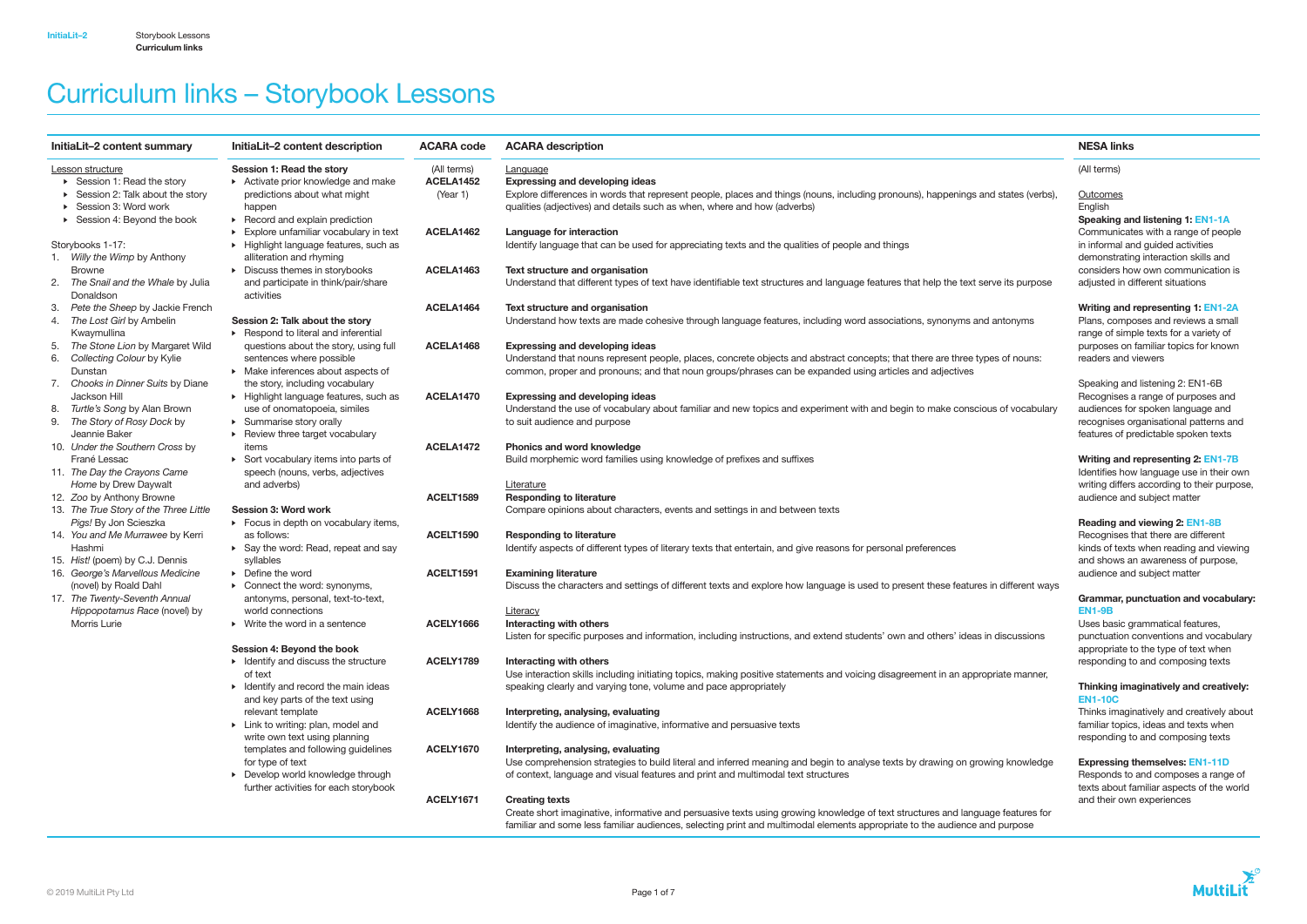| <b>InitiaLit-2 Storybook Title</b><br><b>ACARA code</b> |                                    | <b>ACARA description</b>                                                                                                                                                                                                                                                                                                                                                                                                                                                 | <b>NESA links</b>                                                                                                                                                             |  |
|---------------------------------------------------------|------------------------------------|--------------------------------------------------------------------------------------------------------------------------------------------------------------------------------------------------------------------------------------------------------------------------------------------------------------------------------------------------------------------------------------------------------------------------------------------------------------------------|-------------------------------------------------------------------------------------------------------------------------------------------------------------------------------|--|
| 1. Willy the Wimp                                       | ACPPS015                           | Health and Physical Education<br>Personal, Social and Community Health<br>Being healthy, safe and active<br>Describe their own strengths and achievements and those of others, and identify how these contribute to personal                                                                                                                                                                                                                                             | Outcomes<br><b>PDHPE</b><br>Health, wellbeing and relat<br>Describes the qualities and o                                                                                      |  |
|                                                         | ACPPS019                           | identities<br>Communicating and interacting for health and wellbeing<br>Describe ways to include others to make them feel they belong                                                                                                                                                                                                                                                                                                                                    | Health, wellbeing and relat<br>Describes and practises inte<br>others feel they belong                                                                                        |  |
| The Snail and the Whale                                 | ACELA1482<br>(Year 3)              | English<br>Language<br><b>Expressing and developing ideas</b><br>Understand that verbs represent different processes, for example doing, thinking, saying, and relating and that these<br>processes are anchored in time through tense                                                                                                                                                                                                                                   | English<br>Writing and representing 1:<br>Plans, composes and review<br>familiar topics for known rea<br>Thinking imaginatively and                                           |  |
|                                                         | ACELT1593<br>ACELT1833             | Literature<br><b>Creating literature</b><br>Create events and characters using different media that develop key events and characters from literary texts<br><b>Creating literature</b><br>Innovate on familiar texts by experimenting with character, setting or plot                                                                                                                                                                                                   | Thinks imaginatively and cre<br>to and composing texts<br>Science and technology<br>Living world: ST1-4LW-S<br>Describes observable feature                                   |  |
|                                                         | ACSSU211<br>(Year 1)<br>ACSSU030   | Science<br>Science understanding<br><b>Biological sciences</b><br>Living things live in different places where their needs are met<br><b>Biological sciences</b><br>Living things grow, change and have offspring similar to themselves                                                                                                                                                                                                                                  | <b>Creative Arts</b><br>Visual arts<br><b>Making: VAS1.1</b><br>Makes artworks in a particula<br><b>Making: VAS1.2</b><br>Uses the forms to make artw                         |  |
|                                                         | ACAVAM107                          | The Arts<br>Visual arts<br>Use and experiment with different materials, techniques, technologies and processes to make artworks                                                                                                                                                                                                                                                                                                                                          |                                                                                                                                                                               |  |
| Pete the Sheep<br>3.                                    | ACELA1452<br>(Year 1)<br>ACELA1471 | English<br>Language<br><b>Expressing and developing ideas</b><br>Explore differences in words that represent people, places and things (nouns, including pronouns), happenings and states<br>(verbs), qualities (adjectives) and details such as when, where and how (adverbs)<br>Phonics and word knowledge<br>Understand how to use knowledge of digraphs, long vowels, blends and silent letters to spell one and two syllable words<br>including some compound words | English<br>Grammar, punctuation and<br>Uses basic grammatical feat<br>the type of text when respon<br>History<br>The past in the present: HT<br>Describes the effects of char |  |
|                                                         | ACHASSK046                         | <b>HASS</b><br>Knowledge and understanding<br><b>History</b><br>How changing technology affected people's lives (at home and in the ways they worked, travelled, communicated and<br>played in the past)                                                                                                                                                                                                                                                                 | <b>Creative Arts</b><br>Music<br><b>Listening: MUS1.4</b><br>Responds to a range of mus<br>choices                                                                            |  |
|                                                         | ACAMUR083                          | The Arts<br>Music<br>Respond to music and consider where and why people make music, starting with Australian music, including music of<br>Aboriginal and Torres Strait Islander Peoples                                                                                                                                                                                                                                                                                  |                                                                                                                                                                               |  |

tionships: PD1-1 characteristics that make them similar and different to others tionships: PD1-10 erpersonal skills to promote inclusion to make themselves and

## : EN1-2A

ws a small range of simple texts for a variety of purposes on aders and viewers I creatively: EN1-10C

eatively about familiar topics, ideas and texts when responding

es of living things and their environments

lar way about experiences of real and imaginary things

vorks according to varying requirements

## d vocabulary: EN1-9B

tures, punctuation conventions and vocabulary appropriate to ding to and composing texts

## $r_{1-3}$

nging technology on people's lives over time

sic, expressing likes and dislikes and the reasons for these



# Additional curriculum links – individual texts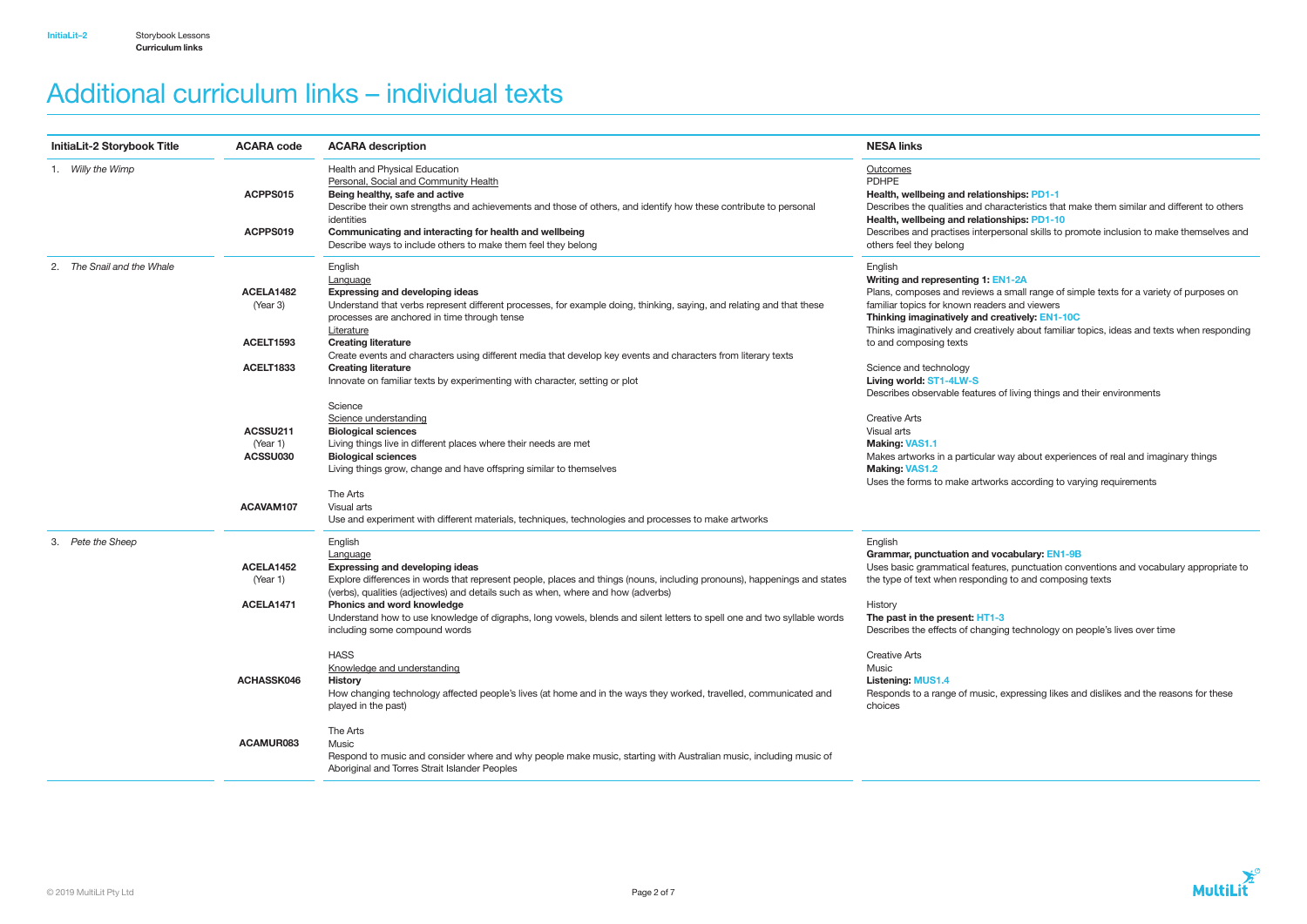| <b>InitiaLit-2 Storybook Title</b><br><b>ACARA code</b> |                       | <b>ACARA</b> description                                                                                                                                                                                                                                                      | <b>NESA links</b>                                                                                                                                                                   |
|---------------------------------------------------------|-----------------------|-------------------------------------------------------------------------------------------------------------------------------------------------------------------------------------------------------------------------------------------------------------------------------|-------------------------------------------------------------------------------------------------------------------------------------------------------------------------------------|
| 4. The Lost Girl                                        | ACELT1587             | English<br>Literature<br><b>Literature and context</b><br>Discuss how depictions of characters in print, sound and images reflect the contexts in which they were created                                                                                                     | English<br><b>Expressing themselves: EN</b><br>Responds to and composes<br>own experiences                                                                                          |
|                                                         | ACHASSK049            | <b>HASS</b><br>Knowledge and Understanding<br>Geography<br>The ways in which Aboriginal and Torres Strait Islander Peoples maintain special connections to particular Country/Place                                                                                           | Geography<br>People and places: GE1-1<br>Describes features of places                                                                                                               |
| The Stone Lion<br>5.                                    | ACELA1482<br>(Year 3) | English<br>Language<br><b>Expressing and developing ideas</b><br>Understand that verbs represent different processes, for example doing, thinking, saying, and relating and that these<br>processes are anchored in time through tense                                        | English<br>Grammar, punctuation and<br>Uses effective and accurate s<br>conventions and vocabulary r<br>composing texts                                                             |
| <b>Collecting Colour</b><br>6.                          | ACELA1460             | English<br>Language<br>Language variation and change<br>Understand that spoken, visual and written forms of language are different modes of communication with different<br>features and their use varies according to the audience, purpose, context and cultural background | English<br>Speaking and listening 2: El<br>Recognises a range of purpo:<br>organisational patterns and fe                                                                           |
|                                                         | ACELT1587             | Literature<br><b>Literature and context</b><br>Discuss how depictions of characters in print, sound and images reflect the contexts in which they were created                                                                                                                | <b>Expressing themselves: EN</b><br>Responds to and composes<br>own experiences                                                                                                     |
|                                                         | ACHASSK049            | <b>HASS</b><br>Knowledge and Understanding<br>Geography<br>The ways in which Aboriginal and Torres Strait Islander Peoples maintain special connections to particular Country/Place                                                                                           | History<br>Present and past family life:<br>Communicates an understan<br>historical terms                                                                                           |
|                                                         | ACSSU031              | Science<br>Science understanding<br><b>Chemical sciences</b><br>Different materials can be combined for a particular purpose                                                                                                                                                  | Geography<br>People and places: GE1-1<br>Describes features of places                                                                                                               |
|                                                         | ACSHE035              | Science as a Human Endeavour<br>Use and influence of science<br>People use science in their daily lives, including when caring for their environment and living things                                                                                                        | Science and technology<br>Material world: ST1-2DP-T<br>Uses materials, tools and equ<br>Material world: ST1-6MW-S<br>Identifies that materials can b                                |
|                                                         | ACAVAM106             | The Arts<br>Visual arts<br>Explore ideas, experiences, observations and imagination to create visual artworks and design, including considering<br>ideas in artworks by Aboriginal and Torres Strait Islander artists                                                         | Material world: ST1-7MW-T<br>Describes how the properties<br><b>Creative Arts</b><br>Visual arts<br><b>Making: VAS1.1</b><br>Makes artworks in a particula<br><b>Making: VAS1.2</b> |

## $VI-11D$

a range of texts about familiar aspects of the world and their

and the connections people have with places

## d vocabulary: EN2-9B

sentence structure, grammatical features, punctuation relevant to the type of text when responding to and

## $EN1-6B$

oses and audiences for spoken language and recognises features of predictable spoken texts

## $VI-11D$

a range of texts about familiar aspects of the world and their

## e: HT1-1

nding of change and continuity in family life using appropriate

and the connections people have with places

quipment to develop solutions for a need for opportunity

be changed or combined

Uses the forms to make artworks according to varying requirements

Appreciating: VAS1.3

Realises what artists do, who they are and what they make

Appreciating: VAS1.4

s of materials determine their use

lar way about experiences of real and imaginary things

Begins to interpret the meaning of artworks, acknowledging the roles of artist and audience

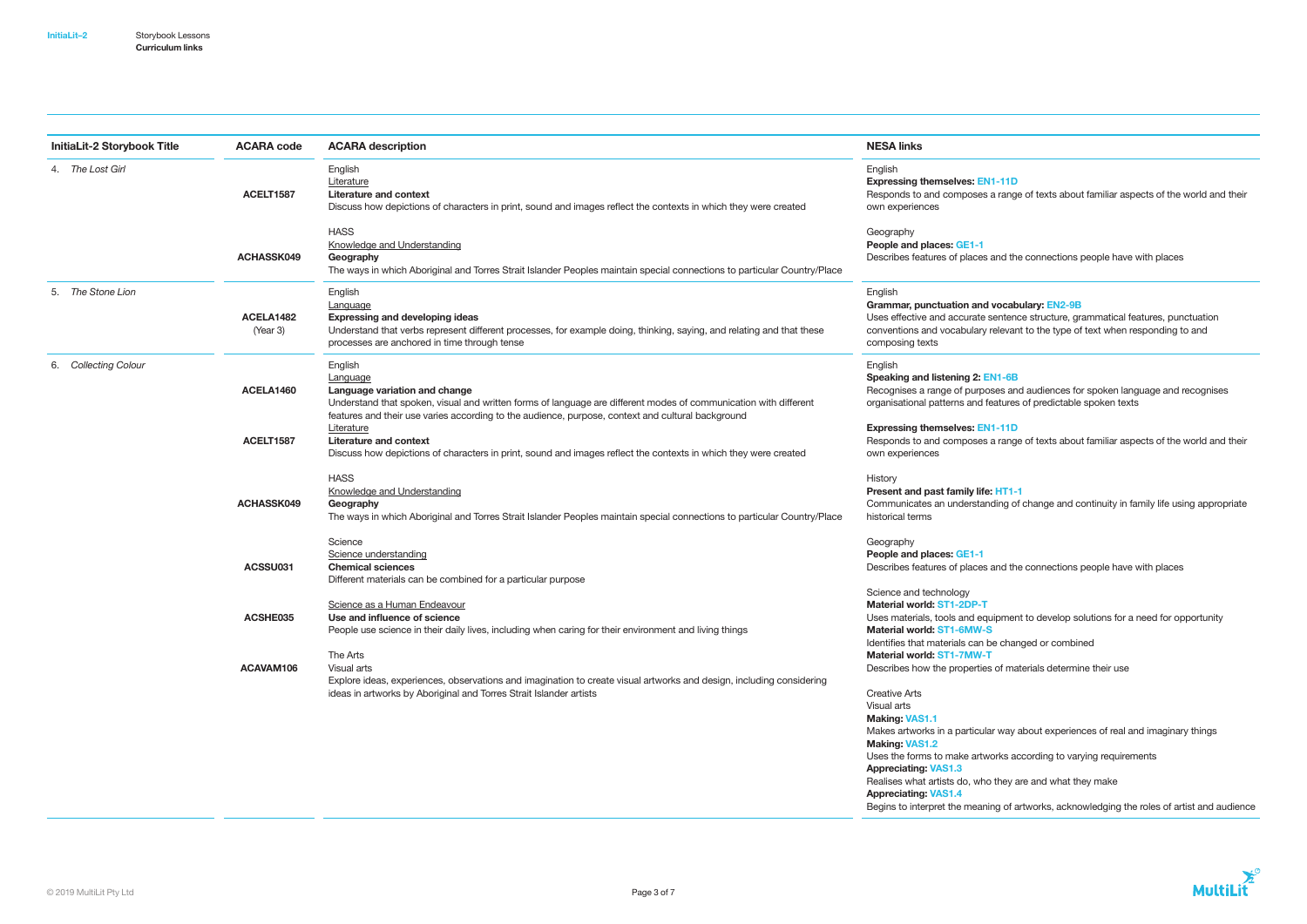| <b>InitiaLit-2 Storybook Title</b><br><b>ACARA code</b> |                                                | <b>ACARA description</b>                                                                                                                                                                                                                                                                                                                                   | <b>NESA links</b>                                                                                                                                                                  |  |
|---------------------------------------------------------|------------------------------------------------|------------------------------------------------------------------------------------------------------------------------------------------------------------------------------------------------------------------------------------------------------------------------------------------------------------------------------------------------------------|------------------------------------------------------------------------------------------------------------------------------------------------------------------------------------|--|
| 7. Chooks in Dinner Suits                               | ACELA1479<br>(Year 3)                          | English<br>Language<br>Text structure and organisation<br>Understand that paragraphs are a key organisational feature of written texts                                                                                                                                                                                                                     | Science and technology<br>Material world: ST1-2DP-T<br>Uses materials, tools and equ<br>Living world: ST1-4LW-S<br>Describes observable feature                                    |  |
|                                                         | ACSHE035                                       | Science<br>Science as a Human Endeavour<br>Use and influence of science<br>People use science in their daily lives, including when caring for their environment and living things                                                                                                                                                                          |                                                                                                                                                                                    |  |
| Turtle's Song<br>8.                                     | ACELA1479<br>(Year 3)<br>ACELA1482<br>(Year 3) | English<br>Language<br>Text structure and organisation<br>Understand that paragraphs are a key organisational feature of written texts<br><b>Expressing and developing ideas</b><br>Understand that verbs represent different processes, for example doing, thinking, saying, and relating and that these<br>processes are anchored in time through tense. | Science and technology<br>Living world: ST1-4LW-S<br>Describes observable feature<br><b>Creative Arts</b><br>Visual arts<br><b>Making: VAS1.1</b><br>Makes artworks in a particula |  |
|                                                         | ACSSU030<br>ACSHE035                           | Science<br><b>Science Understanding</b><br><b>Biological sciences</b><br>Living things grow, change and have offspring similar to themselves<br>Science as a Human Endeavour<br>Use and influence of science<br>People use science in their daily lives, including when caring for their environment and living things                                     | <b>Making: VAS1.2</b><br>Uses the forms to make artw                                                                                                                               |  |
|                                                         | ACAVAM107                                      | The Arts<br>Visual arts<br>Use and experiment with different materials, techniques, technologies and processes to make artworks                                                                                                                                                                                                                            |                                                                                                                                                                                    |  |
| The Story of Rosy Dock<br>9.                            | <b>ACHASSK032</b>                              | <b>HASS</b><br>Knowledge and Understanding<br>Geography<br>The weather and seasons of places and the ways in which different cultural groups, including Aboriginal and Torres Strait<br>Islander Peoples, describe them                                                                                                                                    | Science and technology<br>Living world: ST1-4LW-S<br>Describes observable feature<br>Geography                                                                                     |  |
|                                                         | ACSHE035                                       | Science<br>Science as a Human Endeavour<br>Use and influence of science<br>People use science in their daily lives, including when caring for their environment and living things                                                                                                                                                                          | Features of places: GE1-1<br>Describes features of places<br>Features of places: GE1-2<br>Identifies ways in which peop                                                            |  |
|                                                         | ACAVAM107                                      | The Arts<br>Visual arts<br>Use and experiment with different materials, techniques, technologies and processes to make artworks                                                                                                                                                                                                                            | <b>Creative Arts</b><br>Visual arts<br><b>Making: VAS1.1</b><br>Makes artworks in a particula<br><b>Making: VAS1.2</b><br>Uses the forms to make artw                              |  |

lar way about experiences of real and imaginary things vorks according to varying requirements Begins to interpret the meaning of artworks, acknowledging the roles of artist and audience

quipment to develop solutions for a need or opportunity es of living things and their environments



es of living things and their environments

lar way about experiences of real and imaginary things vorks according to varying requirements

es of living things and their environments

and the connections people have with places

ple interact with and care for places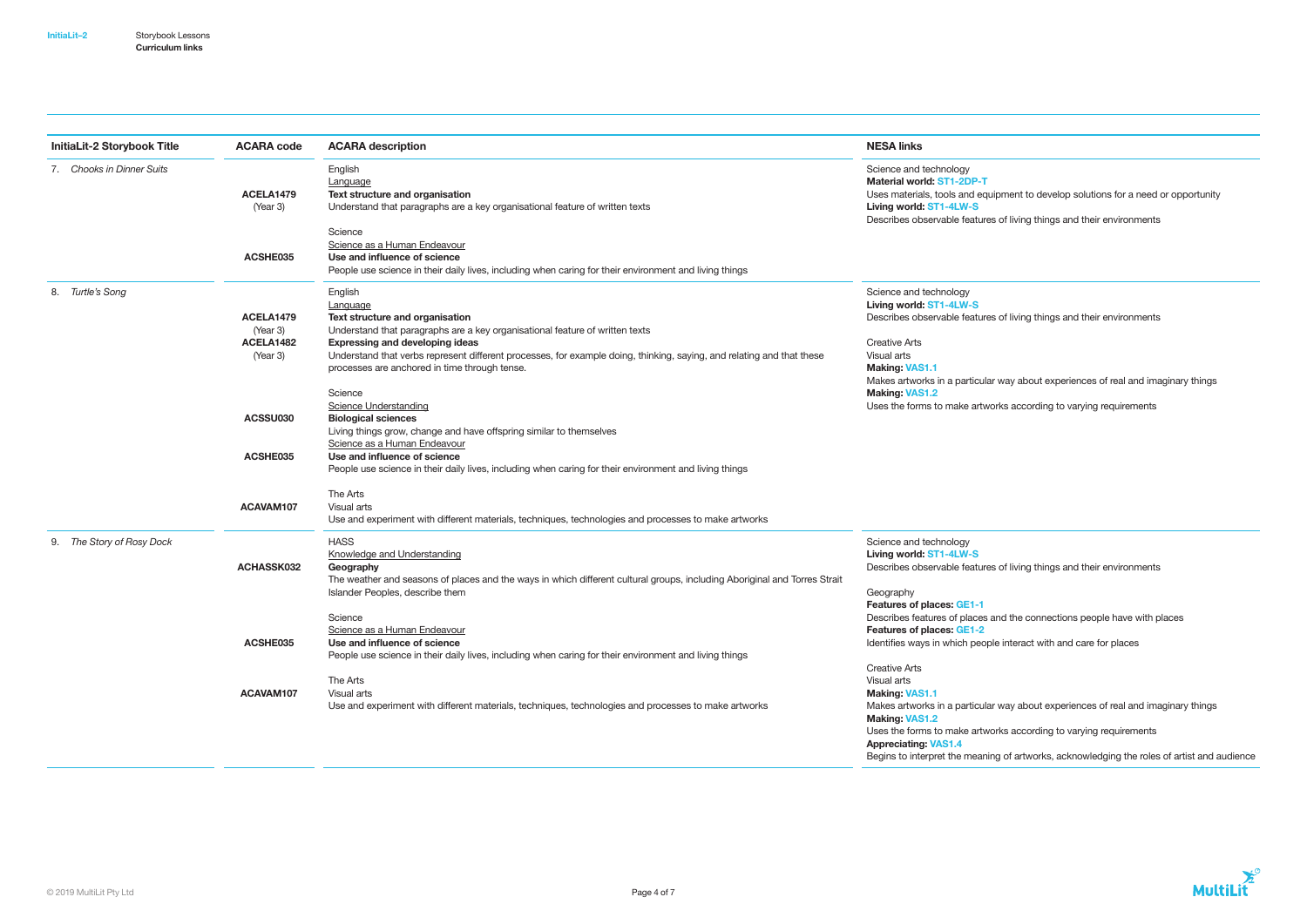| <b>InitiaLit-2 Storybook Title</b> | <b>ACARA code</b><br><b>ACARA description</b> |                                                                                                                                           | <b>NESA links</b>                                        |  |
|------------------------------------|-----------------------------------------------|-------------------------------------------------------------------------------------------------------------------------------------------|----------------------------------------------------------|--|
| 10. Under the Southern Cross       |                                               | <b>HASS</b>                                                                                                                               | History                                                  |  |
|                                    |                                               | <b>Knowledge and Understanding</b>                                                                                                        | The past in the present: HT                              |  |
|                                    | <b>ACHASSK045</b>                             | <b>History</b>                                                                                                                            | Identifies and describes signi                           |  |
|                                    |                                               | The importance today of a historical site of cultural or spiritual significance in the local area, and why it should be<br>preserved      | over time                                                |  |
|                                    | ACHASSK048                                    | Geography                                                                                                                                 | Geography                                                |  |
|                                    |                                               | The idea that places are parts of Earth's surface that have been named by people, and how places can be defined at a<br>variety of scales | People and places: GE1-1<br>Describes features of places |  |
|                                    | ACHASSK049                                    | Geography                                                                                                                                 | <b>Features of places: GE1-2</b>                         |  |
|                                    |                                               | The ways in which Aboriginal and Torres Strait Islander Peoples maintain special connections to particular Country/Place                  | Identifies ways in which peop                            |  |
|                                    | ACHASSK050                                    | Geography                                                                                                                                 |                                                          |  |
|                                    |                                               | The connections of people in Australia to people in other places in Australia and across the world                                        | Science and technology                                   |  |
|                                    | ACHASSK051                                    | Geography                                                                                                                                 | Earth and space: ST1-10ES                                |  |
|                                    |                                               | The influence of purpose, distance and accessibility on the frequency with which people visit places                                      | Recognises observable chang<br>resources                 |  |
|                                    |                                               | Science                                                                                                                                   |                                                          |  |
|                                    |                                               | Science understanding                                                                                                                     |                                                          |  |
|                                    | ACSSU019                                      | Earth and space sciences                                                                                                                  |                                                          |  |
|                                    | (Year 1)                                      | Observable changes occur in the sky and landscape                                                                                         |                                                          |  |
|                                    | ACSSU048                                      | Earth and space sciences                                                                                                                  |                                                          |  |
|                                    | (Year 3)                                      | Earth's rotation on its axis causes regular changes, including night and day                                                              |                                                          |  |
| 11. The Day the Crayons Came       |                                               | English                                                                                                                                   | English                                                  |  |
| Home                               |                                               | Literature                                                                                                                                | Thinking imaginatively and                               |  |
|                                    | ACELT1833                                     | <b>Creating literature</b>                                                                                                                | Thinks imaginatively and crea                            |  |
|                                    |                                               | Innovate on familiar texts by experimenting with character, setting or plot                                                               | to and composing texts                                   |  |
|                                    |                                               | Language                                                                                                                                  |                                                          |  |
|                                    | ACELA1477                                     | Language for interaction                                                                                                                  | Science and technology                                   |  |
|                                    | (Year 3)                                      | Examine how evaluative language can be varied to be more or less forceful                                                                 | Material world: ST1-6MW-S                                |  |
|                                    | ACELA1484                                     | <b>Expressing and developing ideas</b>                                                                                                    | Identifies that materials can b                          |  |
|                                    | (Year 3)                                      | Learning extended and technical vocabulary and ways of expressing opinion including modal verbs and adverbs                               |                                                          |  |
|                                    |                                               | Science                                                                                                                                   |                                                          |  |
|                                    |                                               | Science as human endeavour                                                                                                                |                                                          |  |
|                                    | ACSHE034                                      | Nature and development of science                                                                                                         |                                                          |  |
|                                    |                                               | Science involves observing, asking questions about, and describing changes in, objects and events                                         |                                                          |  |
|                                    |                                               | Science inquiry skills                                                                                                                    |                                                          |  |
|                                    | ACSIS038                                      | <b>Planning and conducting</b>                                                                                                            |                                                          |  |
|                                    |                                               | Participate in guided investigations to explore and answer questions                                                                      |                                                          |  |
| 12. Zoo                            |                                               | The Arts                                                                                                                                  | <b>Creative Arts</b>                                     |  |
|                                    |                                               | Drama                                                                                                                                     | Drama                                                    |  |
|                                    | ACADRM027                                     | Explore role and dramatic action in dramatic play, improvisation and process drama                                                        | <b>Making: DRAS1.1</b>                                   |  |
|                                    | ACADRM028                                     | Use voice, facial expression, movement and space to imagine and establish role and situation                                              | Takes on roles in drama to ex                            |  |
|                                    |                                               |                                                                                                                                           | <b>Making: DRAS1.2</b><br>Conveys story, depicts events  |  |

# $T1-2$

hificant people, events, places and sites in the local community

and the connections people have with places

ople interact with and care for places

## $ES-S$

anges occurring in the sky and on the land and identifies Earth's

I creatively: EN1-10C eatively about familiar topics, ideas and texts when responding

I be changed or combined

explore familiar and imagined situations

nts and expresses feelings by using the elements of drama and the expressive skills of movement and voice

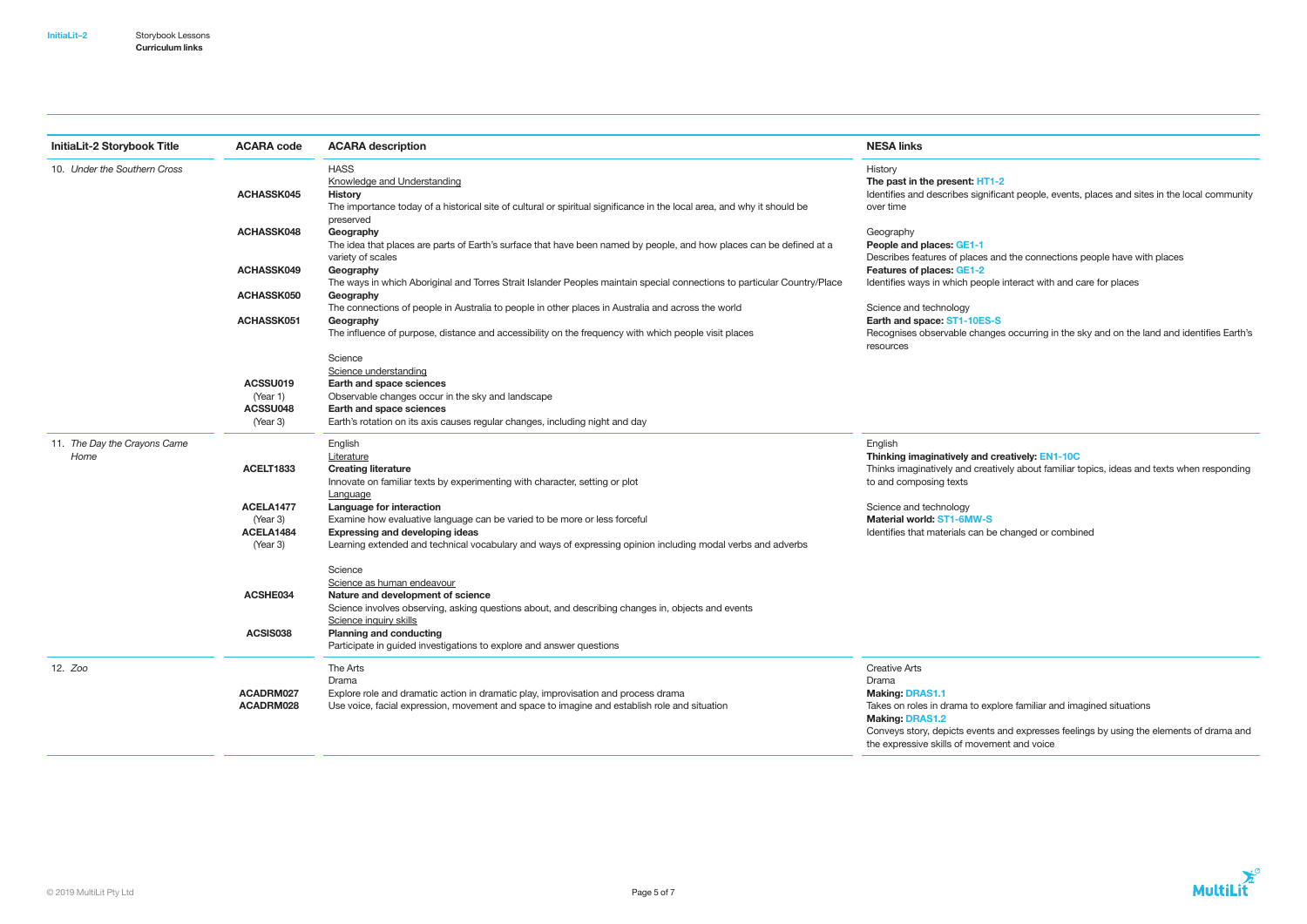| InitiaLit-2 Storybook Title     | <b>ACARA code</b><br><b>ACARA</b> description |                                                                                                                                          | <b>NESA links</b>                |  |
|---------------------------------|-----------------------------------------------|------------------------------------------------------------------------------------------------------------------------------------------|----------------------------------|--|
| 13. The True Story of the Three |                                               | English                                                                                                                                  | English                          |  |
| Little Pigs!                    |                                               | Language                                                                                                                                 | <b>Reading and viewing 1: EN</b> |  |
|                                 | ACELA1469                                     | <b>Expressing and developing ideas</b>                                                                                                   | Draws on an increasing rang      |  |
|                                 |                                               | Identify visual representations of characters' actions, reactions, speech and thought processes in narratives, and consider              | comprehend a range of texts      |  |
|                                 |                                               | how these images add to or contradict or multiply the meaning of accompanying words                                                      |                                  |  |
|                                 |                                               | Literature                                                                                                                               | <b>Creative Arts</b>             |  |
|                                 | ACELT1592                                     | <b>Examining literature</b>                                                                                                              | Visual arts                      |  |
|                                 |                                               | Identify, reproduce and experiment with rhythmic, sound and word patterns in poems, chants, rhymes and songs                             | <b>Making: VAS1.1</b>            |  |
|                                 |                                               |                                                                                                                                          | Makes artworks in a particul     |  |
|                                 |                                               | The Arts                                                                                                                                 | <b>Making: VAS1.2</b>            |  |
|                                 | ACAVAM107                                     | Visual arts                                                                                                                              | Uses the forms to make artv      |  |
|                                 |                                               | Use and experiment with different materials, techniques, technologies and processes to make artworks                                     |                                  |  |
| 14. You and Me Murrawee         |                                               | <b>HASS</b>                                                                                                                              | History                          |  |
|                                 |                                               | <b>Inquiry and Skills</b>                                                                                                                | The past in the present: HT      |  |
|                                 | ACHASSI039                                    | Analysing                                                                                                                                | Describes the effects of cha     |  |
|                                 |                                               | Compare objects from the past with those from the present and consider how places have changed over time                                 |                                  |  |
|                                 |                                               | Knowledge and Understanding                                                                                                              | Geography                        |  |
|                                 | ACHASSK046                                    | <b>History</b>                                                                                                                           | People and places: GE1-1         |  |
|                                 |                                               | How changing technology affected people's lives (at home and in the ways they worked, travelled, communicated and<br>played in the past) | Describes features of places     |  |
|                                 | ACHASSK049                                    | Geography                                                                                                                                |                                  |  |
|                                 |                                               | The ways in which Aboriginal and Torres Strait Islander Peoples maintain special connections to particular Country/Place                 |                                  |  |
|                                 |                                               |                                                                                                                                          |                                  |  |
|                                 |                                               | Science                                                                                                                                  |                                  |  |
|                                 |                                               | Science inquiry skills                                                                                                                   |                                  |  |
|                                 | ACSIS038                                      | <b>Planning and conducting</b>                                                                                                           |                                  |  |
|                                 |                                               | Participate in guided investigations to explore and answer questions                                                                     |                                  |  |
| 15. Hist! (poem)                |                                               | English                                                                                                                                  | English                          |  |
|                                 |                                               | Literature                                                                                                                               | <b>Expressing themselves: EN</b> |  |
|                                 | ACELT1592                                     | <b>Examining literature</b>                                                                                                              | Responds to and composes         |  |
|                                 |                                               | Identify, reproduce and experiment with rhythmic, sound and word patterns in poems, chants, rhymes and songs                             | own experiences                  |  |
|                                 | ACELT1600                                     | <b>Examining literature</b>                                                                                                              |                                  |  |
|                                 |                                               | Discuss the nature and effects of some language devices used to enhance meaning and shape the reader's reaction,                         | <b>Creative Arts</b>             |  |
|                                 |                                               | including rhythm and onomatopoeia in poetry and prose                                                                                    | Visual arts                      |  |
|                                 |                                               |                                                                                                                                          | <b>Making: VAS1.2</b>            |  |
|                                 |                                               | The Arts                                                                                                                                 | Uses the forms to make arty      |  |
|                                 | ACAVAM106                                     | Visual arts                                                                                                                              |                                  |  |
|                                 |                                               | Explore ideas, experiences, observations and imagination to create visual artworks and design, including considering                     | Drama                            |  |
|                                 |                                               | ideas in artworks by Aboriginal and Torres Strait Islander artists.                                                                      | <b>Making: DRAS1.1</b>           |  |
|                                 |                                               |                                                                                                                                          | Takes on roles in drama to e     |  |
|                                 |                                               | Drama                                                                                                                                    | <b>Making: DRAS1.2</b>           |  |
|                                 | ACADRM028                                     | Use voice, facial expression, movement and space to imagine and establish role and situation                                             | Conveys story, depicts even      |  |
|                                 | ACADRM029                                     | Present drama that communicates ideas, including stories from their community, to an audience                                            | the expressive skills of move    |  |
|                                 |                                               |                                                                                                                                          | <b>Performing: DRAS1.3</b>       |  |
|                                 |                                               |                                                                                                                                          | Interacts collaboratively to c   |  |

## $\overline{A}$

ge of skills and strategies to fluently read, view and ts on less familiar topics in different media and technologies

llar way about experiences of real and imaginary things

works according to varying requirements

## T1-3 $<sub>1</sub>$ </sub>

nging technology on people's lives over time

and the connections people have with places

## $EN1-11D$

a range of texts about familiar aspects of the world and their

works according to varying requirements

explore familiar and imagined situations

nts and expresses feelings by using the elements of drama and ement and voice

communicate the action of the drama with others